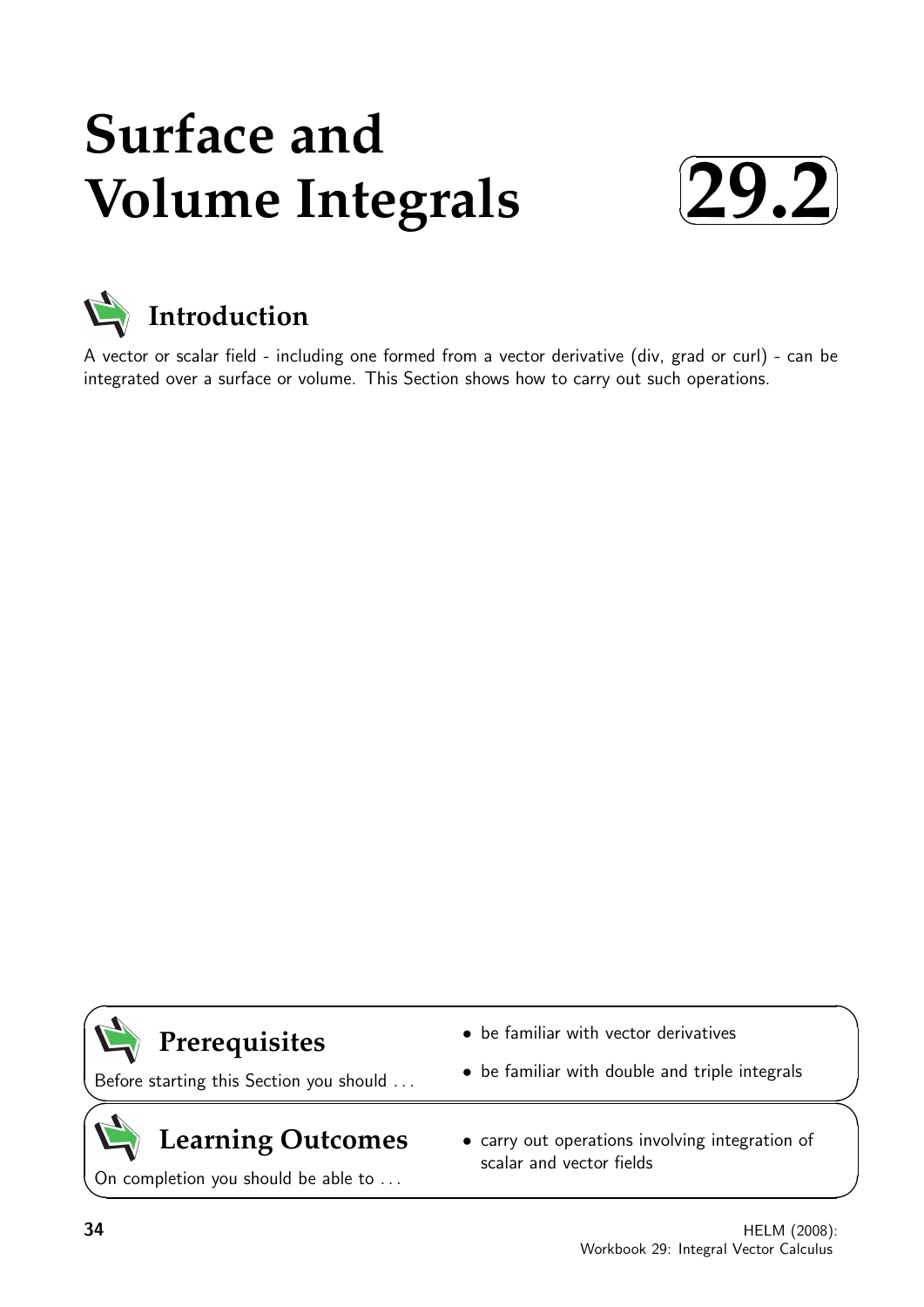

### **1. Surface integrals involving vectors**

#### **The unit normal**

For the surface of any three-dimensional shape, it is possible to find a vector lying perpendicular to the surface and with magnitude 1. The unit vector points outwards from a closed surface and is usually denoted by  $\hat{n}$ .

**Example 17** If S is the surface of the sphere  $x^2 + y^2 + z^2 = a^2$  find the unit normal  $\hat{n}$ .

#### Solution

The unit normal at the point  $P(x, y, z)$  points away from the centre of the sphere i.e. it lies in the direction of  $x_2 + y_1 + z_2$ . To make this a unit vector it must be divided by its magnitude  $\sqrt{x^2 + y^2 + z^2}$  i.e. the unit vector is

$$
\hat{n} = \frac{x}{\sqrt{x^2 + y^2 + z^2}} i + \frac{y}{\sqrt{x^2 + y^2 + z^2}} j + \frac{z}{\sqrt{x^2 + y^2 + z^2}} k
$$
\n
$$
= \frac{x}{a} i + \frac{y}{a} j + \frac{z}{a} k
$$

where  $a = \sqrt{x^2 + y^2 + z^2}$  is the radius of the sphere.

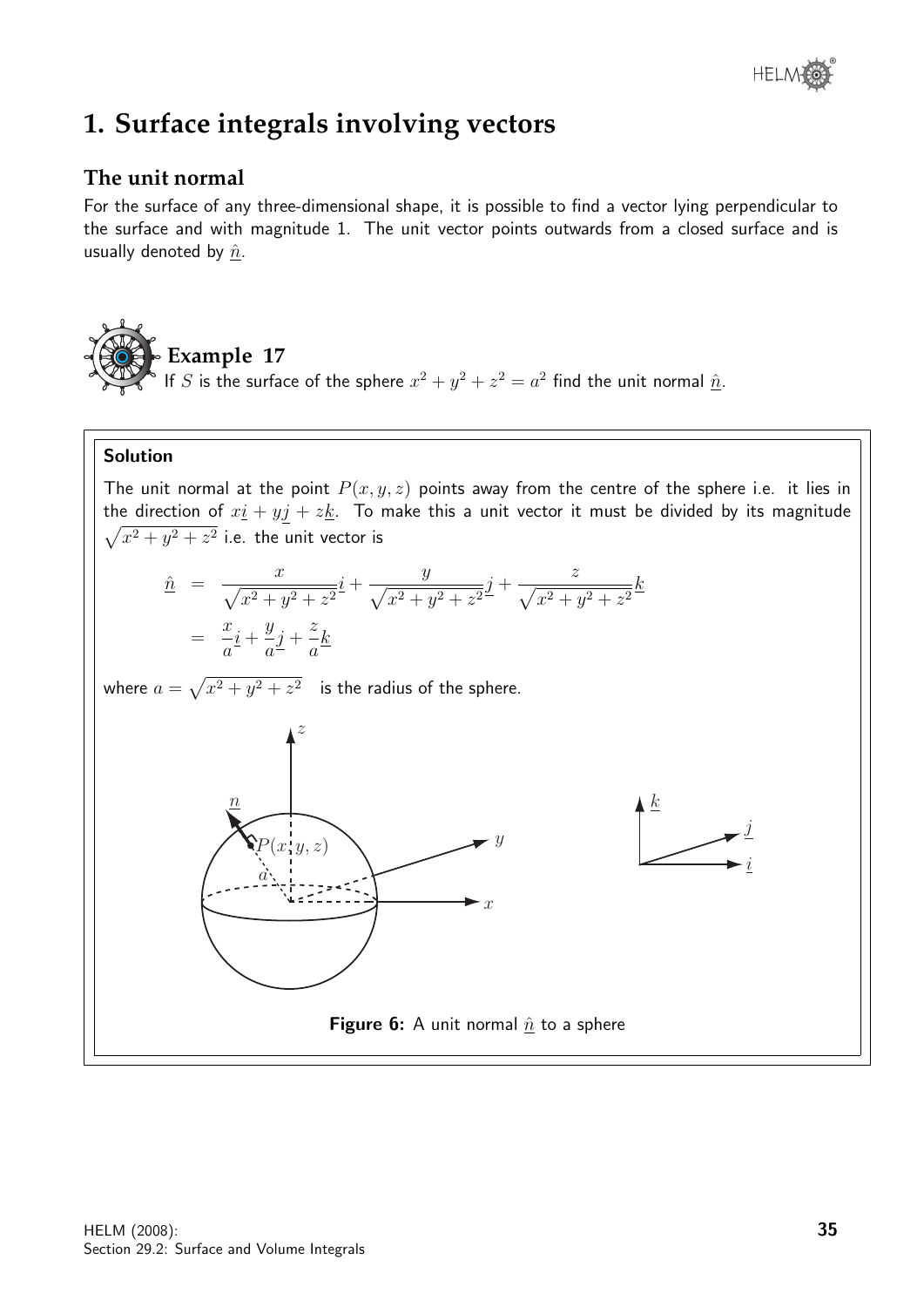

For the cube  $0 \le x \le 1$ ,  $0 \le y \le 1$ ,  $0 \le z \le 1$ , find the unit outward normal  $\hat{n}$ for each face.

#### Solution

On the face given by  $x = 0$ , the unit normal points in the negative x-direction. Hence the unit normal is  $-i$ . Similarly :-On the face  $x = 1$  the unit normal is  $\underline{i}$ . On the face  $y = 0$  the unit normal is  $-j$ . On the face  $y = 1$  the unit normal is j. On the face  $z = 0$  the unit normal is  $-k$ . On the face  $z = 1$  the unit normal is  $\underline{k}$ .

#### dS **and the unit normal**

The vector  $dS$  is a vector, being an element of the surface with magnitude  $du dv$  and direction perpendicular to the surface.

If the plane in question is the  $Oxy$  plane, then  $dS = \hat{n} du dv = k dx dy$ .



**Figure 7:** The vector  $\underline{dS}$  as an element of a surface, with magnitude  $du dv$ 

If the plane in question is not one of the three coordinate planes  $(Oxy, Oxz, Oyz)$ , appropriate adjustments must be made to express  $dS$  in terms of two of  $dx$  and  $dy$  and  $dz$ .



#### **Example 19**

The rectangle  $OABC$  lies in the plane  $z = y$  (Figure 8).

The vertices are  $O = (0, 0, 0)$ ,  $A = (1, 0, 0)$ ,  $B = (1, 1, 1)$  and  $C = (0, 1, 1)$ . Find a unit vector  $\hat{n}$  normal to the plane and an appropriate vector  $dS$  expressed in terms of  $dx$  and  $dy$ .



**Figure 8:** The plane  $z = y$  passing through  $OABC$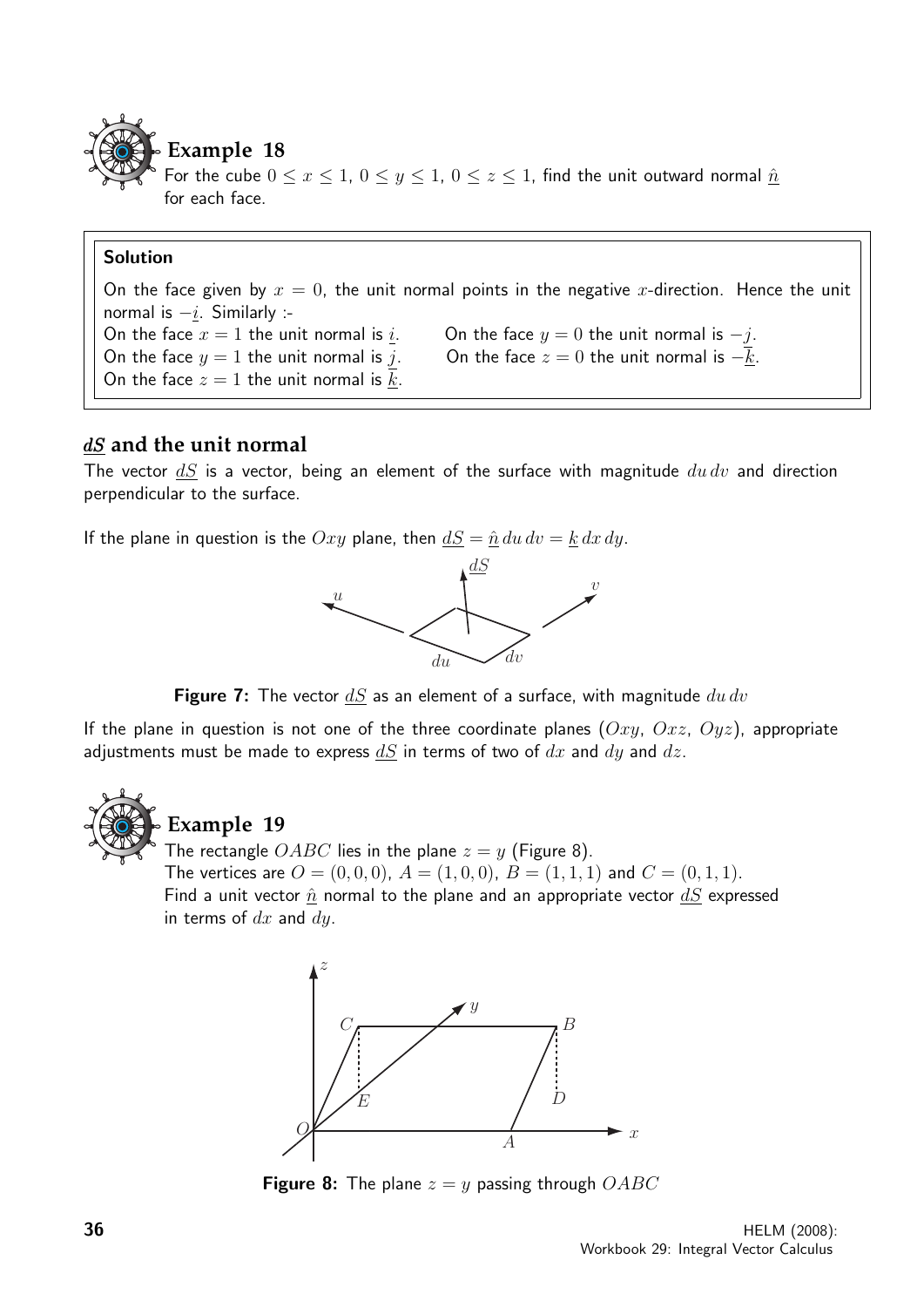

 $\overline{2}$ 

#### Solution

Note that two vectors in the rectangle are  $\overrightarrow{OA} = \underline{i}$  and  $\overrightarrow{OC} = j + \underline{k}$ . A vector perpendicular to the plane is  $i \times (j + k) = -j + k$ . However, this vector is of magnitude  $\sqrt{2}$  so the unit normal vector plane is  $i \times (j + k) = -j + k$ . However, this vector is of magnitude  $\sqrt{2}$  so the unit normal vector is  $\hat{\underline{n}} =$  $\frac{1}{\sqrt{2}}$ 2  $(-j + k) = -\frac{1}{4}$ 2  $j +$  $\frac{1}{\sqrt{2}}$ 2  $\underline{k}$ .

The vector  $\frac{dS}{ds}$  is therefore  $\left(-\frac{1}{\sqrt{2}}\right)$ 2  $j+$  $\frac{1}{\sqrt{2}}$ 2  $\left(\underline{k}\right)du\,dv$  where  $du$  and  $dv$  are increments in the plane of the rectangle  $OABC$ . Now, one increment, say  $du$ , may point in the x-direction while dv will point in a direction up the plane, parallel to OC. Thus  $du = dx$  and (by Pythagoras)  $dv = \sqrt{(dy)^2 + (dz)^2}$ . However, as  $z=y$ ,  $dz=dy$  and hence  $dv=\sqrt{2}dy$ . Thus,  $\underline{dS} = (-\frac{1}{\sqrt{2}})$ 2  $j +$  $\frac{1}{\sqrt{2}}$ 2 k) dx  $\sqrt{2} dy = (-j + k) dx dy$ . Note :- the factor of  $\sqrt{2}$  could also have been found by comparing the area of rectangle  $OABC$ , i.e. 1, with the area of its projection in the  $Oxy$  plane i.e.  $OADE$  with area  $\frac{1}{\sqrt{2}}$ .

#### **Integrating a scalar field**

A function can be integrated over a surface by constructing a double integral and integrating in a manner similar to that shown in HELM 27.1 and HELM 27.2. Often, such integrals can be carried out with respect to an element containing the unit normal.



$$
\int_A \frac{1}{1+x^2} \; \underline{dS}
$$

over the area A where A is the square  $0 \le x \le 1$ ,  $0 \le y \le 1$ ,  $z = 0$ .

#### Solution

In this integral,  $dS$  becomes  $k \, dx \, dy$  i.e. the unit normal times the surface element. Thus the integral is

$$
\int_{y=0}^{1} \int_{x=0}^{1} \frac{k}{1+x^2} dx dy = k \int_{y=0}^{1} \left[ \tan^{-1} x \right]_{0}^{1} dy
$$

$$
= k \int_{y=0}^{1} \left[ \left( \frac{\pi}{4} - 0 \right) \right]_{0}^{1} dy = \frac{\pi}{4} k \int_{y=0}^{1} dy
$$

$$
= \frac{\pi}{4} k
$$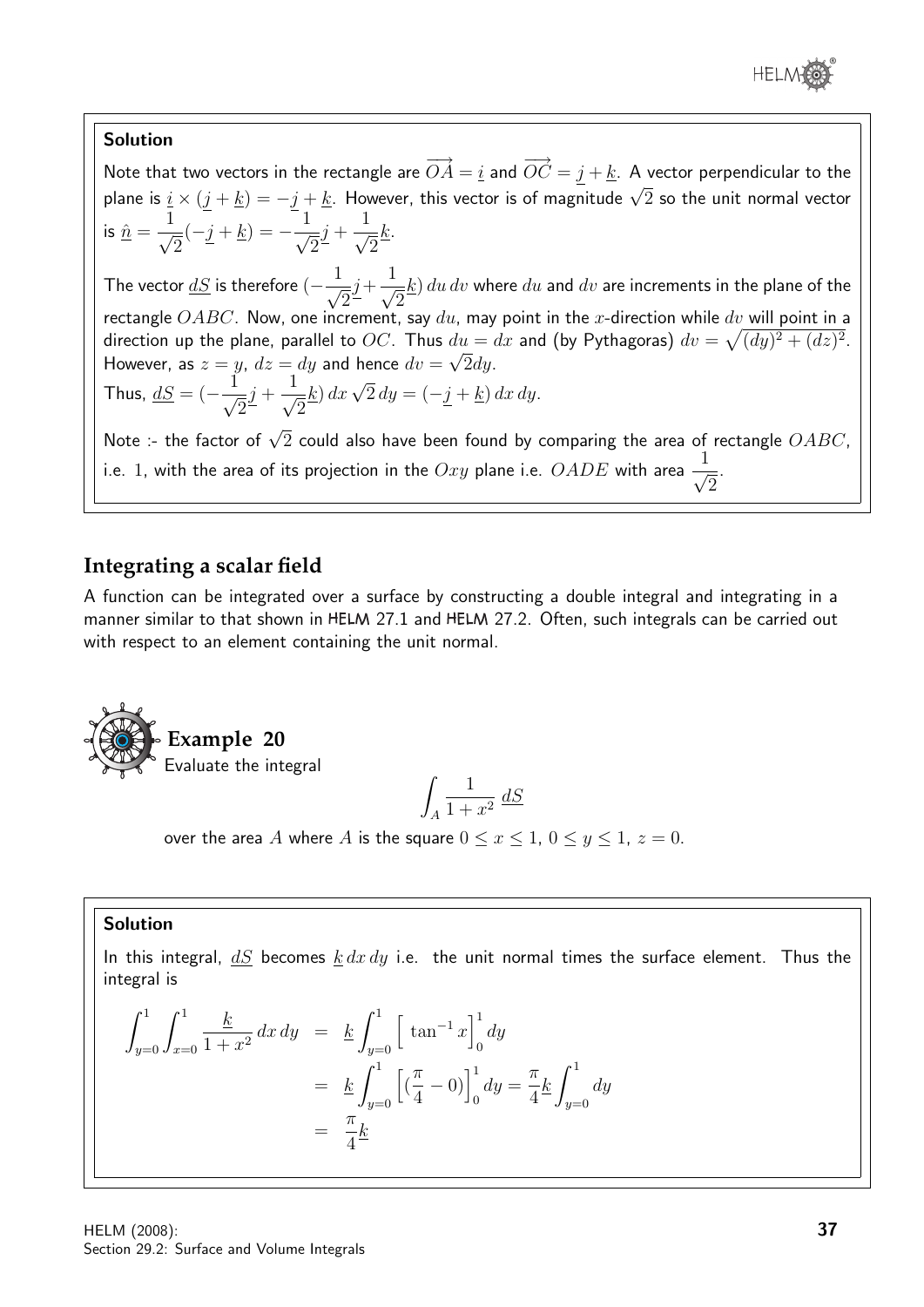

Find  $\int$ S  $u\; \underline{dS}$  where  $u=x^2+y^2+z^2$  and  $S$  is the surface of the unit cube  $0 \le x \le 1, 0 \le y \le 1, 0 \le z \le 1.$ 

#### Solution

The unit cube has six faces and the unit normal vector  $\hat{n}$  points in a different direction on each face; see Example 18. The surface integral must be evaluated for each face separately and the results summed.

On the face  $x = 0$ , the unit normal  $\hat{n} = -\hat{i}$  and the surface integral is

$$
\int_{y=0}^{1} \int_{z=0}^{1} (0^2 + y^2 + z^2)(-i) dz dy = -i \int_{y=0}^{1} \left[ y^2 z + \frac{1}{3} z^3 \right]_{z=0}^{1} dy
$$
  
= 
$$
-i \int_{y=0}^{1} \left( y^2 + \frac{1}{3} \right) dy = -i \left[ \frac{1}{3} y^3 + \frac{1}{3} y \right]_{0}^{1} = -\frac{2}{3} i
$$

On the face  $x = 1$ , the unit normal  $\hat{n} = i$  and the surface integral is

$$
\int_{y=0}^{1} \int_{z=0}^{1} (1^2 + y^2 + z^2)(i) dz dy = i \int_{y=0}^{1} \left[ z + y^2 z + \frac{1}{3} z^3 \right]_{z=0}^{1} dy
$$
  
=  $i \int_{y=0}^{1} \left( y^2 + \frac{4}{3} \right) dy = i \left[ \frac{1}{3} y^3 + \frac{4}{3} y \right]_{0}^{1} = \frac{5}{3} i$ 

The net contribution from the faces  $x = 0$  and  $x = 1$  is  $-\frac{2}{3}$  $rac{2}{3}\dot{1}+\frac{5}{3}$  $\frac{5}{3}\underline{i} = \underline{i}.$ Due to the symmetry of the scalar field  $u$  and the unit cube, the net contribution from the faces  $y = 0$  and  $y = 1$  is j while the net contribution from the faces  $z = 0$  and  $z = 1$  is  $\underline{k}$ . Adding, we obtain  $\int$ S  $u\underline{dS} = \underline{i} + \underline{j} + \underline{k}$ 



A scalar function integrated with respect to a normal vector  $dS$  gives a vector quantity. When the surface does not lie in one of the planes  $Oxy$ ,  $Oxz$ ,  $Oyz$ , extra care must be taken when finding  $dS$ .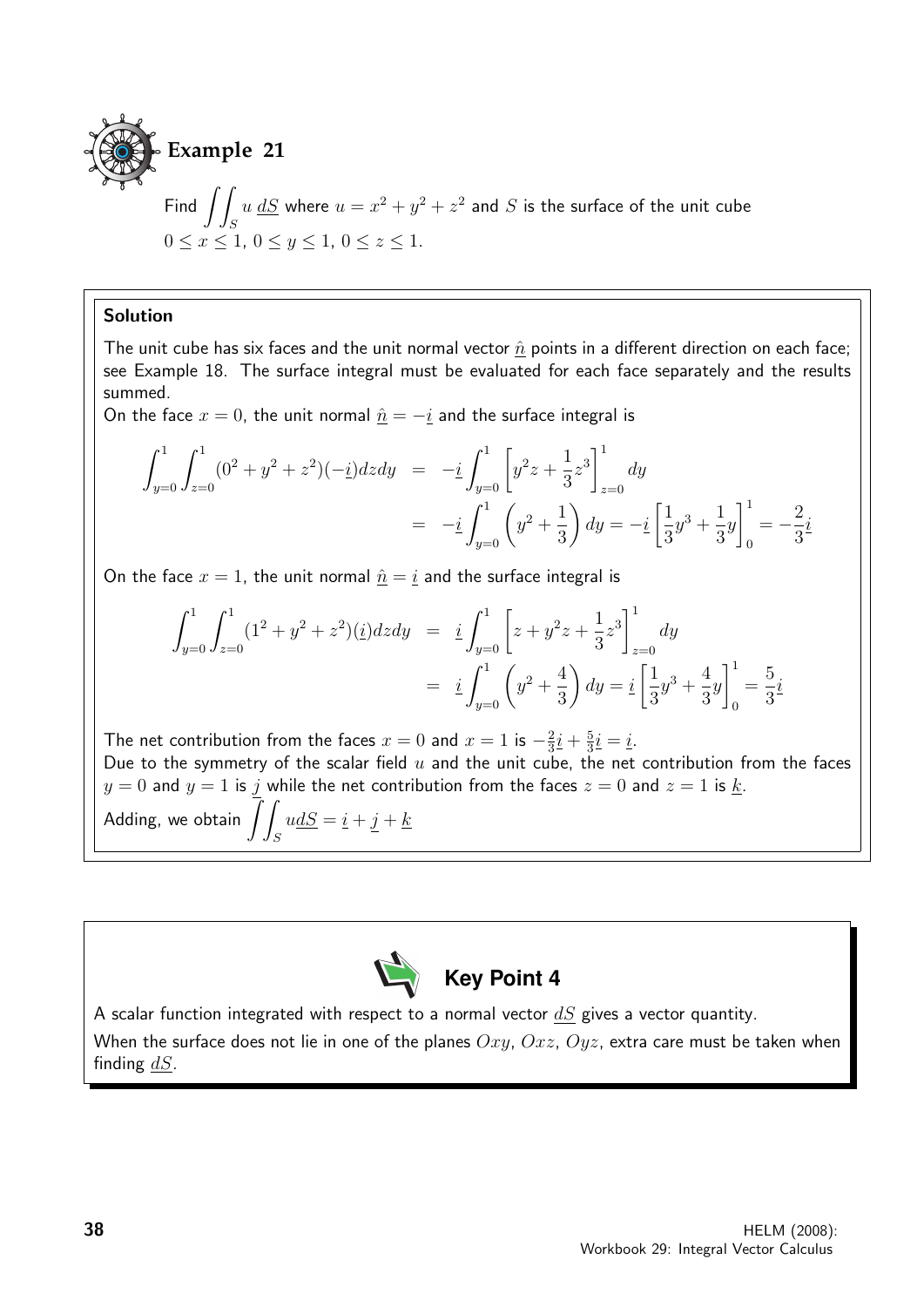



Find  $\int$ S  $(\nabla \cdot \underline{F})dS$  where  $\underline{F} = 2x\underline{i} + yz\underline{j} + xy\underline{k}$  and  $S$  is the surface of the triangle with vertices at  $(0, 0, 0)$ ,  $(1, 0, 0)$  and  $(1, 1, 0)$ .

#### Solution

Note that  $\underline{\nabla} \cdot \underline{F} = 2 + z = 2$  as  $z = 0$  everywhere along S. As the triangle lies in the  $Oxy$  plane, the normal vector  $\underline{n} = \underline{k}$  and  $\underline{dS} = \underline{k}dydx$ . Thus,

$$
\iint_{S} (\nabla \cdot \underline{F}) dS = \int_{x=0}^{1} \int_{y=0}^{x} 2dy dx \underline{k} = \int_{0}^{1} \left[ 2y \right]_{0}^{x} dx \underline{k} = \int_{0}^{1} 2x dx \underline{k} = \left[ x^{2} \right]_{0}^{1} \underline{k} = \underline{k}
$$

Here the scalar function being integrated was the divergence of a vector function.



Find  $\int$ S  $f\ dS$  where  $f$  is the function  $2x$  and  $S$  is the surface of the triangle bounded by  $(0, 0, 0)$ ,  $(0, 1, 1)$  and  $(1, 0, 1)$ . (See Figure 9.)



**Figure 9:** The triangle defining the area  $S$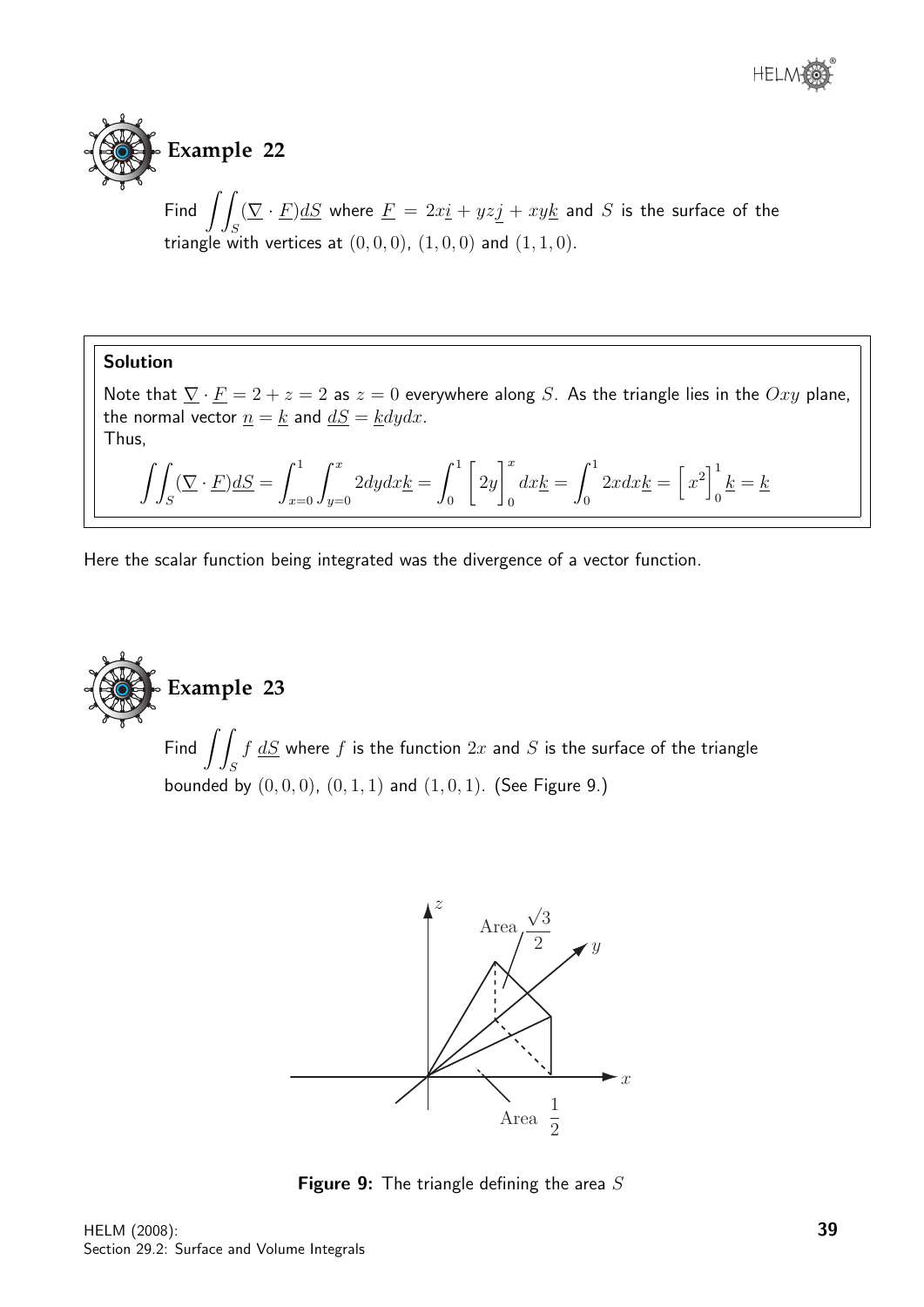#### Solution

The unit vector  $\underline{n}$  is perpendicular to two vectors in the plane e.g.  $(\underline{j} + \underline{k})$  and  $(\underline{i} + \underline{k})$ . The vector  $(j + \underline{k}) \times (\underline{i} + \underline{k}) = \underline{i} + \underline{j} - \underline{k}$  which has magnitude  $\sqrt{3}$ . Hence the unit normal vector  $\hat{\underline{n}} = \frac{1}{\sqrt{2}}$  $\overline{3}\overline{1} + \frac{1}{\sqrt{2}}$  $\overline{3}\underline{j}-\frac{1}{\sqrt{3}}$  $\overline{3}\frac{k}{\sqrt{2}}$ . As the area of the triangle  $S$  is  $\frac{\sqrt{3}}{2}$ area of the triangle  $S$  is  $\frac{\sqrt{3}}{2}$  and the area of its projection in the  $Oxy$  plane is  $\frac{1}{2}$ , the vector  $dS =$  $3/2$ 1/2  $\hat{\underline{n}} \, dy dx = (\underline{i} + \underline{j} + \underline{k}) dy dx.$ Thus  $\int$ S  $fdS = (\underline{i} + \underline{j} + \underline{k})$  $x=0$  $\int_0^{1-x}$  $y=0$ 2x dydx  $=$   $(\underline{i} + \underline{j} + \underline{k}) \int_{x=0}^{1} \left[ 2xy \right]_{y=0}^{1-x}$  $y=0$  $dx$  $=$   $(\underline{i} + \underline{j} + \underline{k})$   $\int_0^1$  $x=0$  $(2x-2x^2)dx$  $= (\underline{i} + \underline{j} + \underline{k})$  $\sqrt{ }$  $x^2 - \frac{2}{3}$ 3  $x^3\Big]^1$ 0 = 1 3  $(\underline{i} + j + \underline{k})$ 



Evaluate the integral  $\int$ S  $4x$   $\underline{dS}$  where  $S$  represents the trapezium with vertices at  $(0, 0)$ ,  $(3, 0)$ ,  $(2, 1)$  and  $(0, 1)$ .

(a) Find the vector  $dS$ :

#### Your solution

#### Answer

k dx dy

(b) Write the surface integral as a double integral:

#### Your solution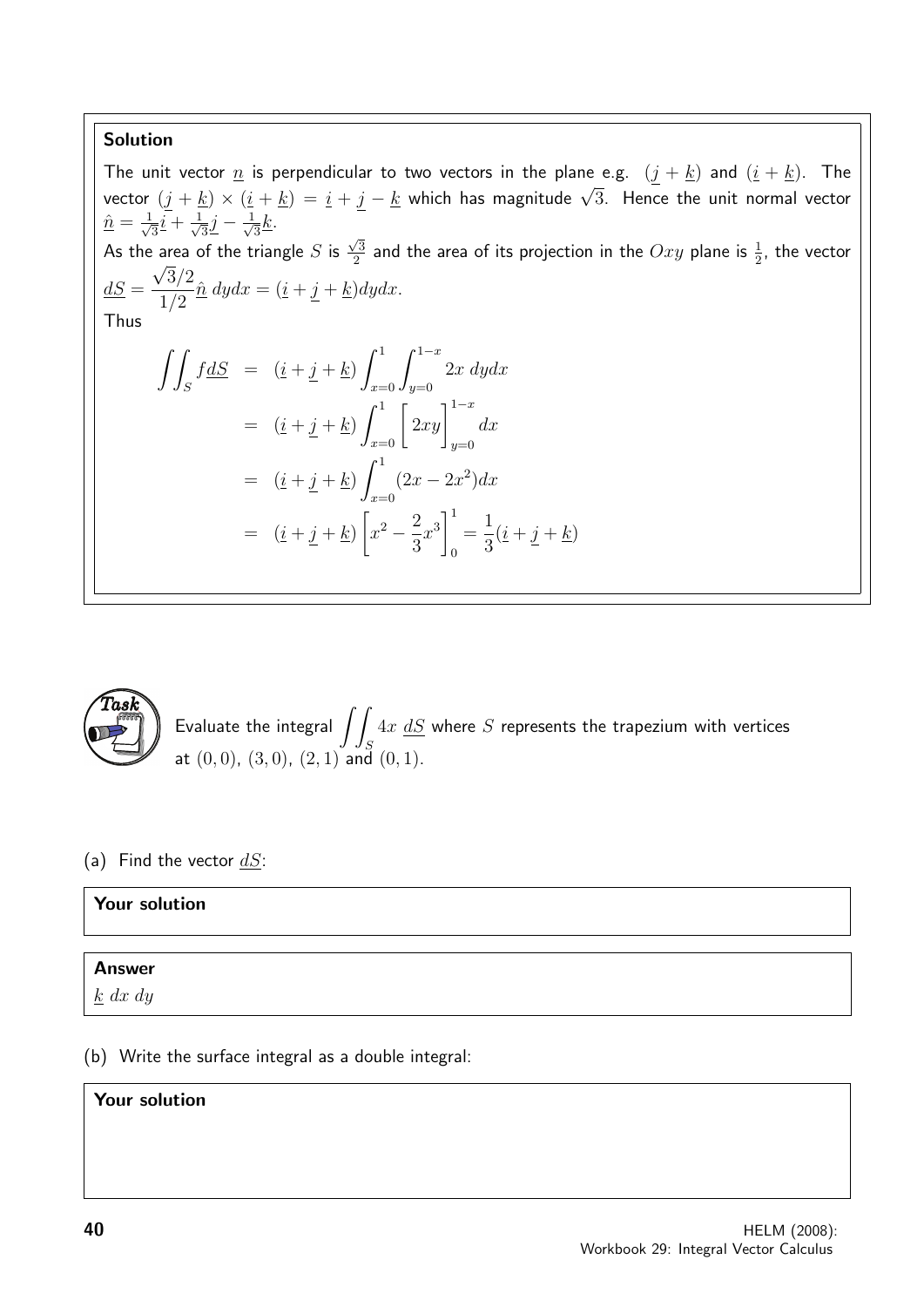

#### Answer It is easier to integrate first with respect to  $x.$  This gives  $\int^1$  $y=0$  $\int^{3-y}$  $x=0$  $4x\,dx\,dy\,\underline{k}$ . The range of values of y is  $y = 0$  to  $y = 1$ . For each value of y, x varies from  $x = 0$  to  $x = 3 - y$

(c) Evaluate this double integral:

#### Your solution

Answer

38 3 k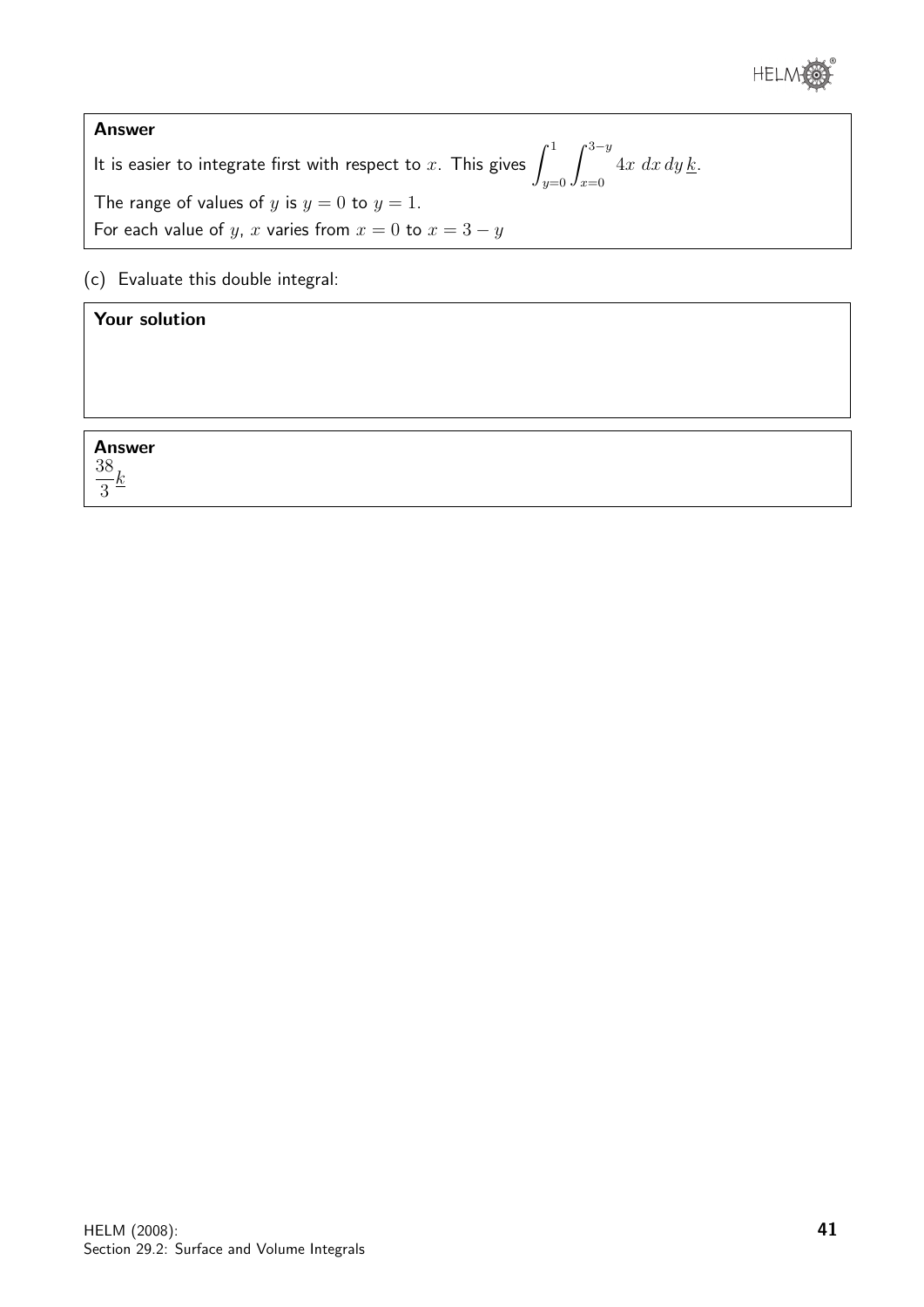#### **Exercises**

- 1. Evaluate the integral  $\int$ S  $xydS$  where  $S$  is the triangle with vertices at  $(0,0,4)$ ,  $(0,2,0)$  and  $(1, 0, 0).$
- 2. Find the integral  $\int$ S  $xyz\underline{d}S$  where  $S$  is the surface of the unit cube  $0\leq x\leq 1, \, 0\leq y\leq 1,$  $0 \leq z \leq 1$ .
- 3. Evaluate the integral  $\int$   $\int$ S  $\left[\nabla \cdot (x^2 \underline{i} + yz j + x^2 y \underline{k})\right] dS$  where S is the rectangle with vertices at  $(1, 0, 0)$ ,  $(1, 1, 0)$ ,  $(1, 1, 1)$  and  $(1, 0, 1)$ .

i

Answers 1. 2 3  $\frac{i}{2} +$ 1 3  $j +$ 1 6  $k$  2. 1 4  $(\underline{x} + y + \underline{z})$ , 3. 5 2

#### **Integrating a vector field**

In a similar manner to the case of a scalar field, a vector field may be integrated over a surface. Two common types of integral are  $\overline{\phantom{a}}$ S  $\underline{F}(\underline{r}) \cdot \underline{dS}$  and S  $\underline{F}(\underline{r})\times \underline{dS}$  which integrate to a scalar and a vector respectively. Again, when  $\underline{dS}$  is expressed appropriately, the expression will reduce to a double  $integral.$  The form  $\overline{I}$ S  $\underline{F}(r)\cdot \underline{dS}$  has many important applications, e.g. the flux of a vector field such as an electric or magnetic field.



$$
\int_A (x^2 y \underline{i} + z \underline{j} + (2x + y)\underline{k}) \cdot \underline{dS}
$$

over the area A where A is the square  $0 \le x \le 1$ ,  $0 \le y \le 1$ ,  $z = 0$ .

#### Solution

On A, the unit normal is  $dx dy k$ 

$$
\therefore \int_A (x^2 y \dot{\underline{i}} + z \dot{\underline{j}} + (2x + y) \underline{k}) \cdot (\underline{k} \, dx \, dy)
$$
  
= 
$$
\int_{y=0}^1 \int_{x=0}^1 (2x + y) \, dx \, dy = \int_{y=0}^1 \left[ x^2 + xy \right]_{x=0}^1 dy
$$
  
= 
$$
\int_{y=0}^1 (1 + y) dy = \left[ y + \frac{1}{2} y^2 \right]_0^1 = \frac{3}{2}
$$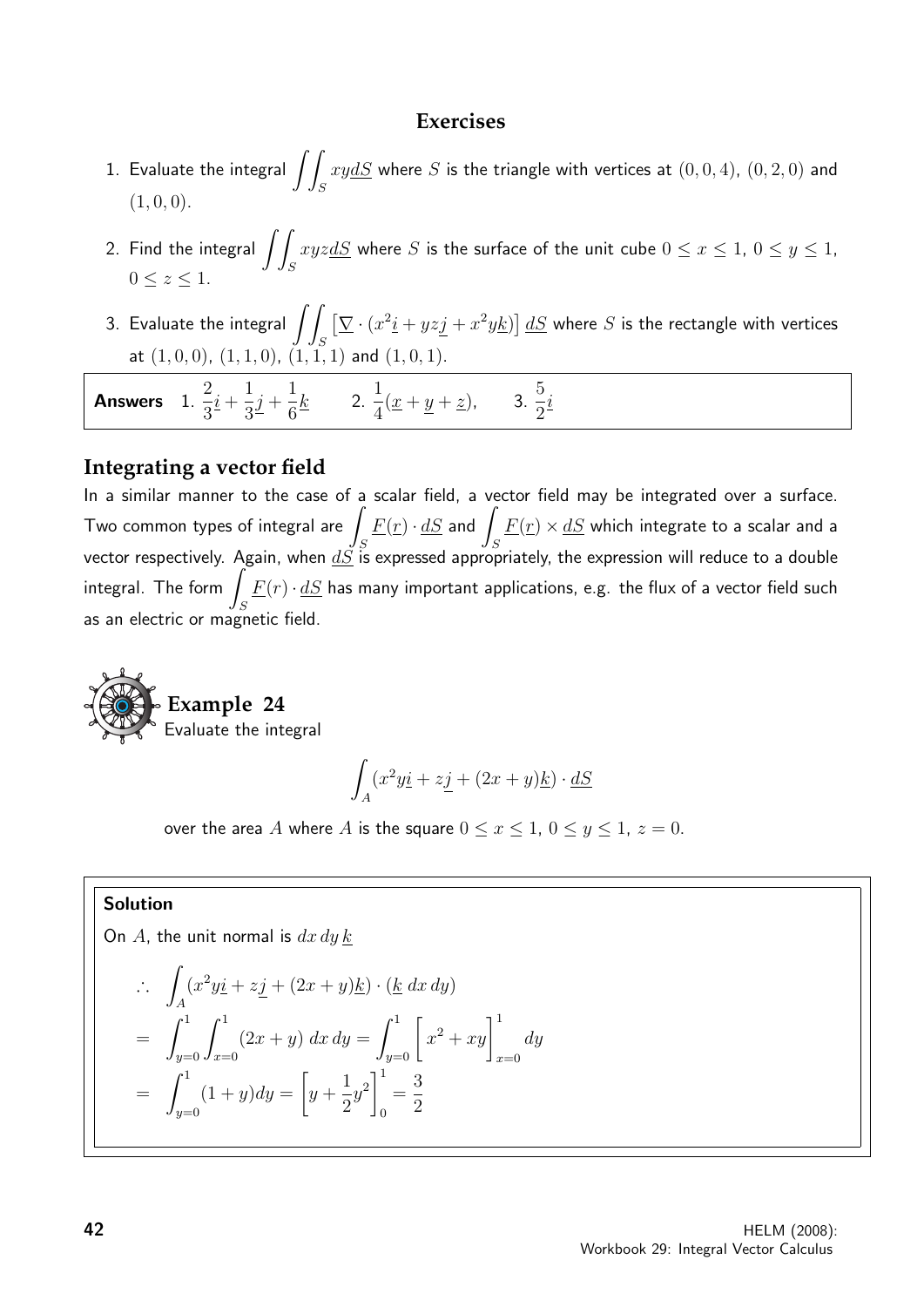

 $E$ valuate  $\sqrt{2}$ A  $\underline{r}\cdot \underline{dS}$  where  $A$  represents the surface of the unit cube  $0 \le x \le 1$ ,  $0 \le y \le 1$ ,  $0 \le z \le 1$  and  $\underline{r}$  represents the vector  $x\underline{i} + y\underline{j} + z\underline{k}$ .

#### Solution

The vector  $dS$  (in the direction of the normal vector) will be a constant vector on each face, but will be different for each face.

On the face  $x = 0$ ,  $dS = -dy dz$  *i* and the integral on this face is

$$
\int_{z=0}^{1} \int_{y=0}^{1} (0\underline{i} + y\underline{j} + z\underline{k}) \cdot (-dy \, dz \, \underline{i}) = \int_{z=0}^{1} \int_{y=0}^{1} 0 \, dy \, dz = 0
$$

Similarly on the face  $y = 0$ ,  $\underline{dS} = -dx\,dz\,\underline{j}$  and the integral on this face is

$$
\int_{z=0}^{1} \int_{x=0}^{1} (x \underline{i} + 0 \underline{j} + z \underline{k}) \cdot (-dx \, dz \, \underline{j}) = \int_{z=0}^{1} \int_{x=0}^{1} 0 \, dx \, dz = 0
$$

Furthermore on the face  $z = 0$ ,  $dS = -dx dy k$  and the integral on this face is

$$
\int_{x=0}^{1} \int_{y=0}^{1} (x \underline{i} + y \underline{j} + 0 \underline{k}) \cdot (-dx \, dy \, \underline{k}) = \int_{x=0}^{1} \int_{y=0}^{1} 0 \, dx \, dy = 0
$$

On these three faces, the contribution to the integral is thus zero.

However, on the face  $x = 1$ ,  $dS = +dy dz \, i$  and the integral on this face is

$$
\int_{z=0}^{1} \int_{y=0}^{1} (1\underline{i} + y\underline{j} + z\underline{k}) \cdot (+dy \, dz \, \underline{i}) = \int_{z=0}^{1} \int_{y=0}^{1} 1 \, dy \, dz = 1
$$

Similarly, on the face  $y = 1$ ,  $\underline{dS} = +dx dz j$  and the integral on this face is

$$
\int_{z=0}^{1} \int_{x=0}^{1} (x \underline{i} + 1 \underline{j} + z \underline{k}) \cdot (+ dx \, dz \, \underline{j}) = \int_{z=0}^{1} \int_{x=0}^{1} 1 \, dx \, dz = 1
$$

Finally, on the face  $z = 1$ ,  $dS = +dx dy k$  and the integral on this face is

$$
\int_{y=0}^{1} \int_{x=0}^{1} (x_1 \cdot y_1 + 1 \cdot \frac{1}{x}) \cdot (+dx \, dy \, \frac{1}{x}) = \int_{y=0}^{1} \int_{x=0}^{1} 1 \, dx \, dy = 1
$$

Adding together the contributions gives  $\overline{\phantom{a}}$ A  $r \cdot dS = 0 + 0 + 0 + 1 + 1 + 1 = 3$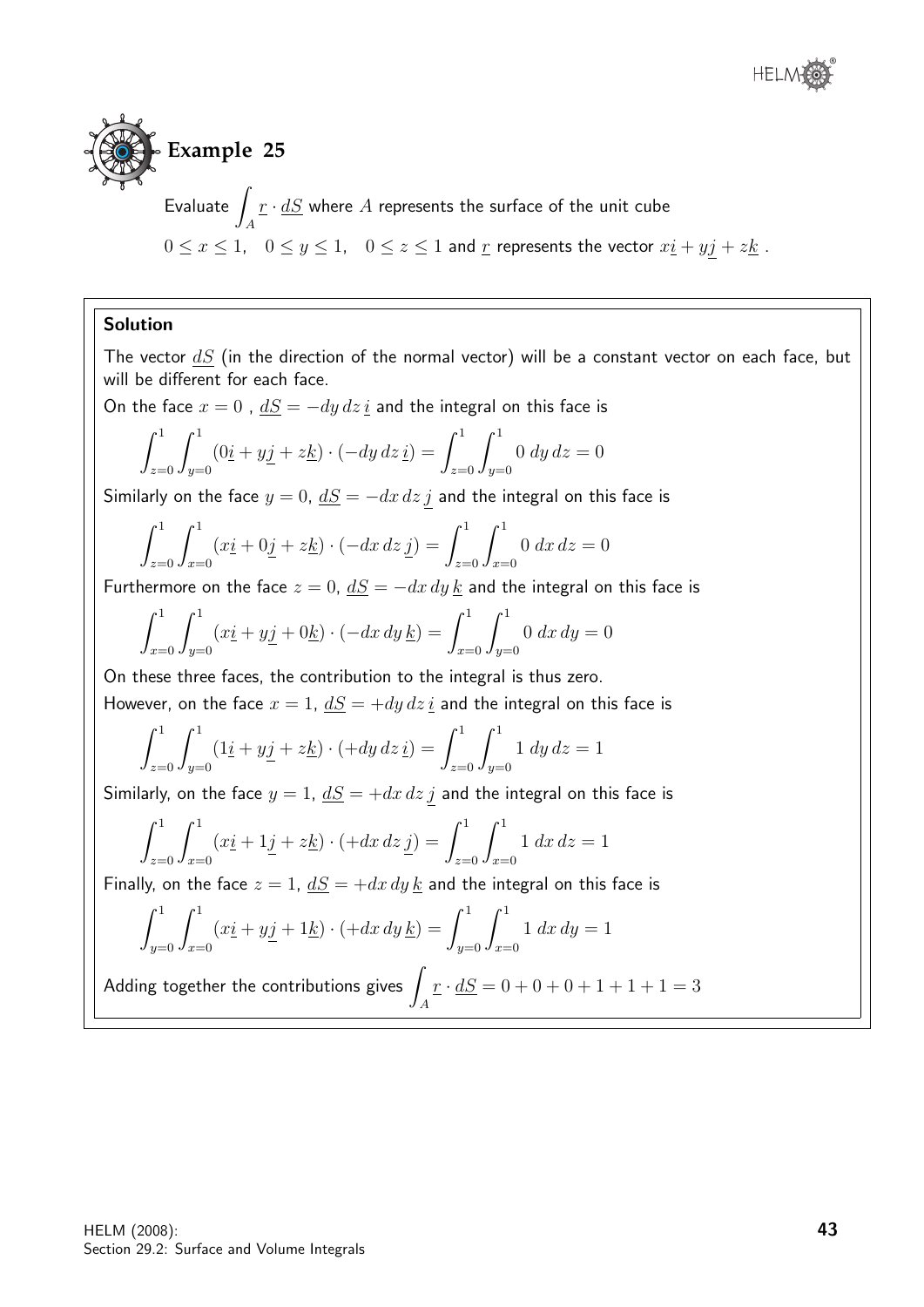

### **Engineering Example 3**

### **Magnetic flux**

#### Introduction

The magnetic flux through a surface is given by  $\int_{\mathbb{R}}$ S  $\underline{B}\!\cdot\!\underline{dS}$  where  $S$  is the surface under consideration,  $\underline{B}$  is the magnetic field and  $\underline{dS}$  is the vector normal to the surface.

#### Problem in words

The magnetic field generated by an infinitely long vertical wire on the z-axis, carrying a current  $I$ , is given by:

$$
\underline{B} = \frac{\mu_0 I}{2\pi} \left( \frac{-y \underline{i} + x \underline{j}}{x^2 + y^2} \right)
$$

Find the flux through a rectangular region (with sides parallel to the axes) on the plane  $y = 0$ .

#### Mathematical statement of problem

Find the integral  $\int$ S  $\underline{B}\cdot \underline{dS}$  over the surface,  $x_1\leq x\leq x_2,\quad z_1\leq z\leq z_2.$  (see Figure 10 which shows part of the plane  $y=0$  for which the flux is to be found and a single magnetic field line. The strength of the field is inversely proportional to the distance from the axis.)



**Figure 10:** The surface S defined by  $x_1 \le x \le x_2$ ,  $z_1 \le z \le z_2$ 

#### Mathematical analysis

On  $y = 0$ ,  $\underline{B} = \frac{\mu_0 I}{2}$  $2\pi x$ *j* and  $dS = dx dz j$  so  $B \cdot dS = \frac{\mu_0 I}{2}$  $2\pi x$ dx dz

The flux is given by the double integral:

$$
\int_{z=z_1}^{z_2} \int_{x=x_1}^{x_2} \frac{\mu_0 I}{2\pi x} dx dz = \frac{\mu_0 I}{2\pi} \int_{z=z_1}^{z_2} \left[ \ln x \right]_{x_1}^{x_2} dz
$$
  
\n
$$
= \frac{\mu_0 I}{2\pi} \int_{z=z_1}^{z_2} \left( \ln x_2 - \ln x_1 \right) dz
$$
  
\n
$$
= \frac{\mu_0 I}{2\pi} \left[ z (\ln x_2 - \ln x_1) \right]_{z=z_1}^{z_2} = \frac{\mu_0 I}{2\pi} (z_2 - z_1) \ln \left( \frac{x_2}{x_1} \right)
$$

**44** HELM (2008): Workbook 29: Integral Vector Calculus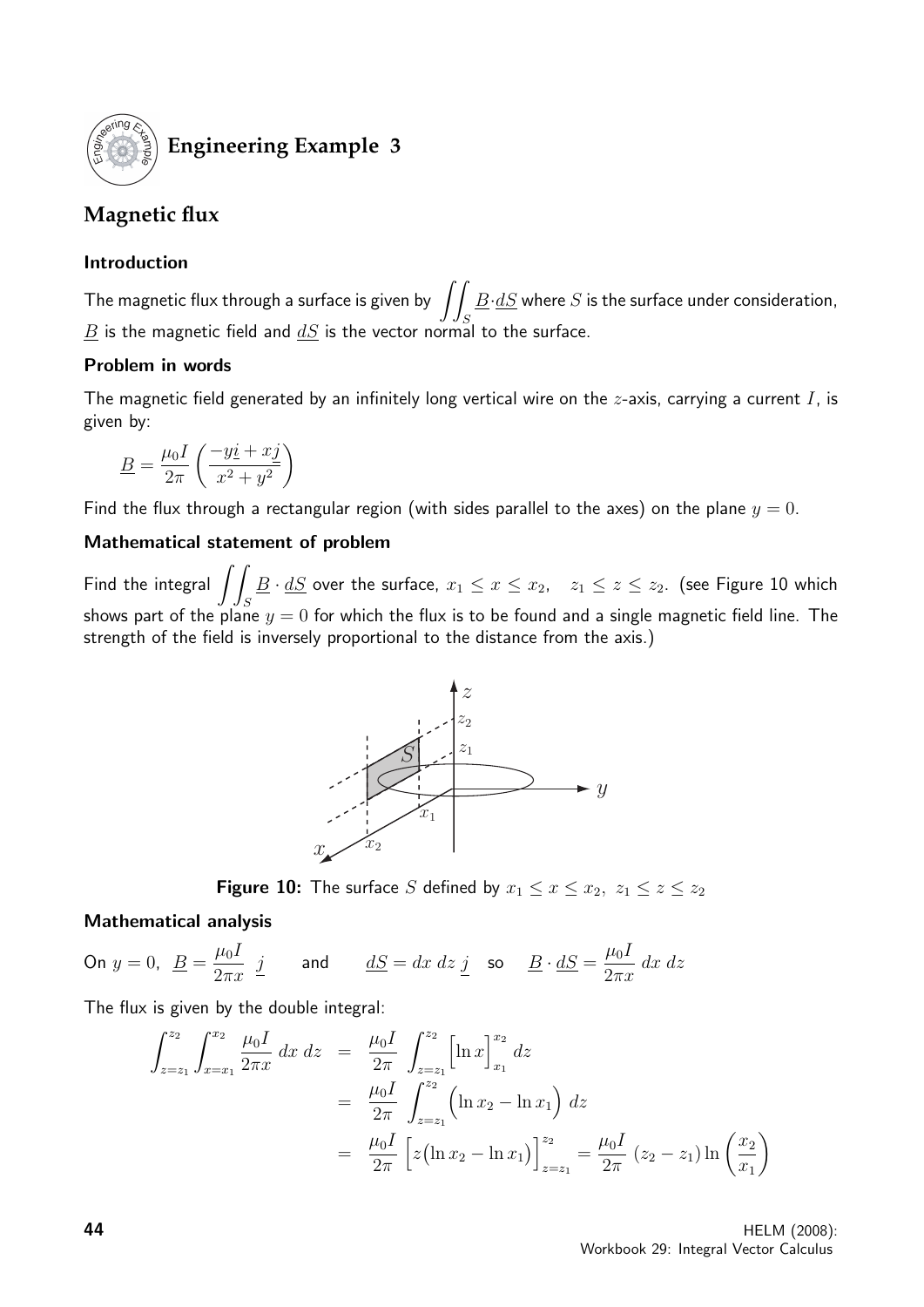

#### Interpretation

The magnetic flux increases in direct proportion to the extent of the side parallel to the axis (i.e. along the z-direction) but logarithmically with respect to the extent of the side perpendicular to the axis (i.e. along the  $x$ -axis).

**Example 26**  
If 
$$
\underline{F} = x^2 \underline{i} + y^2 \underline{j} + z^2 \underline{k}
$$
, evaluate  $\iint_S \underline{F} \times dS$  where *S* is the part of the plane  $z = 0$  bounded by  $x = \pm 1$ ,  $y = \pm 1$ .

Solution  
\nHere 
$$
\underline{dS} = dx dy \underline{k}
$$
 and hence  $\underline{F} \times \underline{dS} = \begin{vmatrix} \underline{i} & \underline{j} & \underline{k} \\ x^2 & y^2 & z^2 \\ 0 & 0 & dx dy \end{vmatrix} = y^2 dx dy \underline{i} - x^2 dx dy \underline{j}$   
\n
$$
\iint_S \underline{F} \times \underline{dS} = \int_{y=-1}^1 \int_{x=-1}^1 y^2 dx dy \underline{i} - \int_{y=-1}^1 \int_{x=-1}^1 x^2 dx dy \underline{j}
$$
\nThe first integral is  
\n
$$
\int_{y=-1}^1 \int_{x=-1}^1 y^2 dx dy = \int_{y=-1}^1 \left[ y^2 x \right]_{x=-1}^1 dy = \int_{y=-1}^1 2y^2 dy = \left[ \frac{2}{3}y^3 \right]_{-1}^1 = \frac{4}{3}
$$
\nSimilarly  $\int_{y=-1}^1 \int_{x=-1}^1 x^2 dx dy = \frac{4}{3}$ .  
\nThus  $\iint_S \underline{F} \times \underline{dS} = \frac{4}{3} \underline{i} - \frac{4}{3} \underline{j}$ 

Key Point 5 (a) An integral of the form  $\overline{\phantom{a}}$ S  $\underline{F}(\underline{r}) \cdot \underline{dS}$  evaluates to a scalar. (b) An integral of the form  $\int$ S  $F(r) \times dS$  evaluates to a vector. The vector function involved may be the gradient of a scalar or the curl of a vector.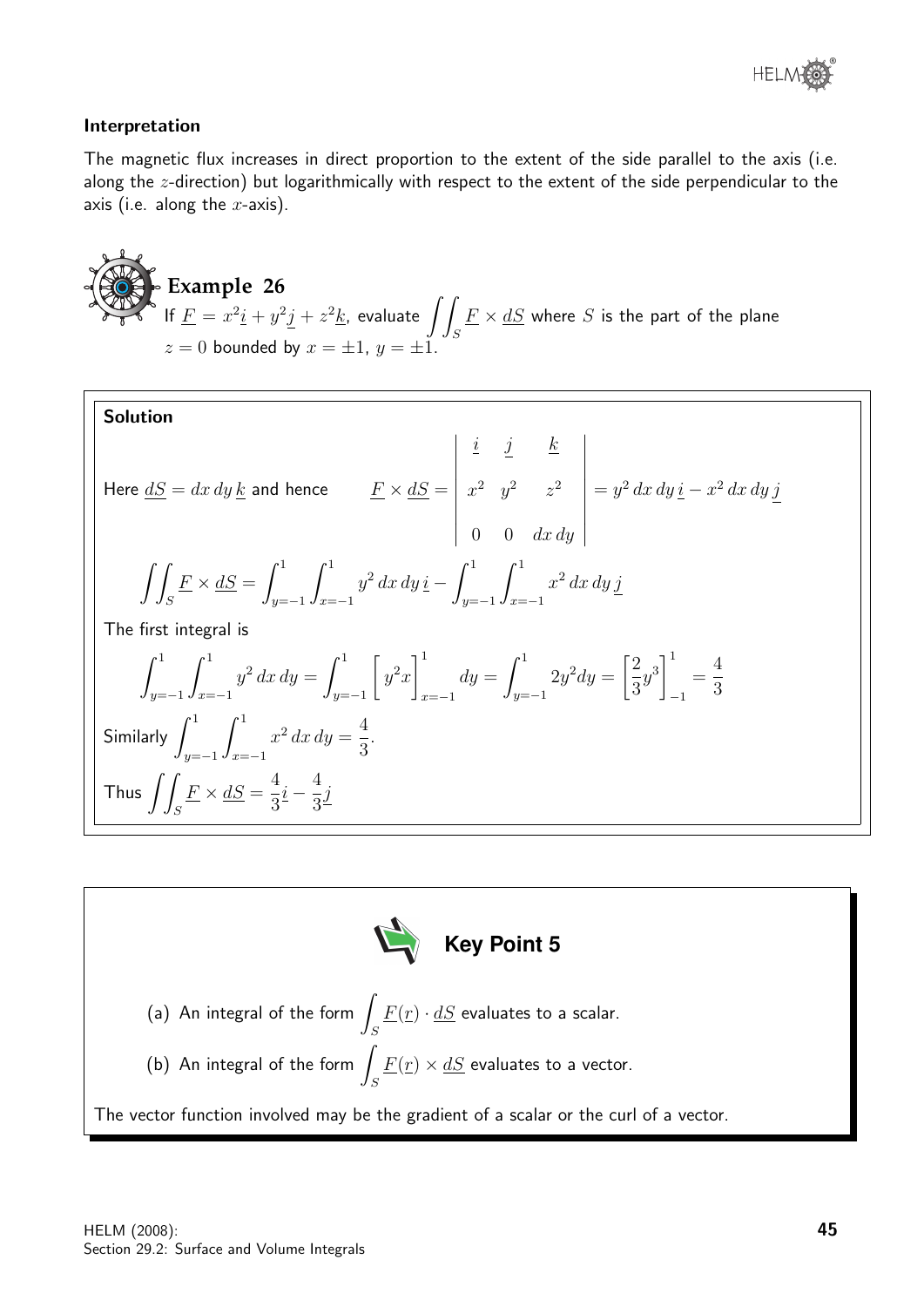



**Figure 11:** The area S between  $y = 0$  and  $y = x^2$ , for  $0 \le x \le 1$  and  $z = 0$ 

#### Solution

Here  $\overline{\nabla}\phi = 2x\underline{i} + 2z\underline{j} + 2y\underline{k}$  and  $\underline{dS} = \underline{k}$   $dydx$ . Thus  $(\overline{\nabla}\phi) \cdot \underline{dS} = 2ydydx$  and

$$
\iint_{S} (\nabla \phi) \cdot dS = \int_{x=0}^{1} \int_{y=0}^{x^{2}} 2y \, dy dx
$$

$$
= \int_{x=0}^{1} \left[ y^{2} \right]_{y=0}^{x^{2}} dx = \int_{x=0}^{1} x^{4} dx
$$

$$
= \left[ \frac{1}{5} x^{5} \right]_{0}^{1} = \frac{1}{5}
$$

For integrals of the form  $\int\!\!\int \underline{F}\cdot\underline{dS}$ , non-Cartesian coordinates e.g. cylindrical polar or spherical polar coordinates may be used. Once again, it is necessary to include any scale factors along with the unit normal.



#### **Example 28**

Using cylindrical polar coordinates, (see HELM 28.3), find the integral y S  $\underline{F}(\underline{r})\cdot \underline{dS}$ for  $\underline{F} = \rho z \hat{\rho} + z \sin^2 \phi \hat{z}$  and  $S$  being the complete surface (including ends) of the

cylinder  $\rho \leq a$ ,  $0 \leq z \leq 1$ . (See Figure 12.)



**Figure 12:** The cylinder  $\rho \le a, 0 \le z \le 1$ 

**46** HELM (2008): Workbook 29: Integral Vector Calculus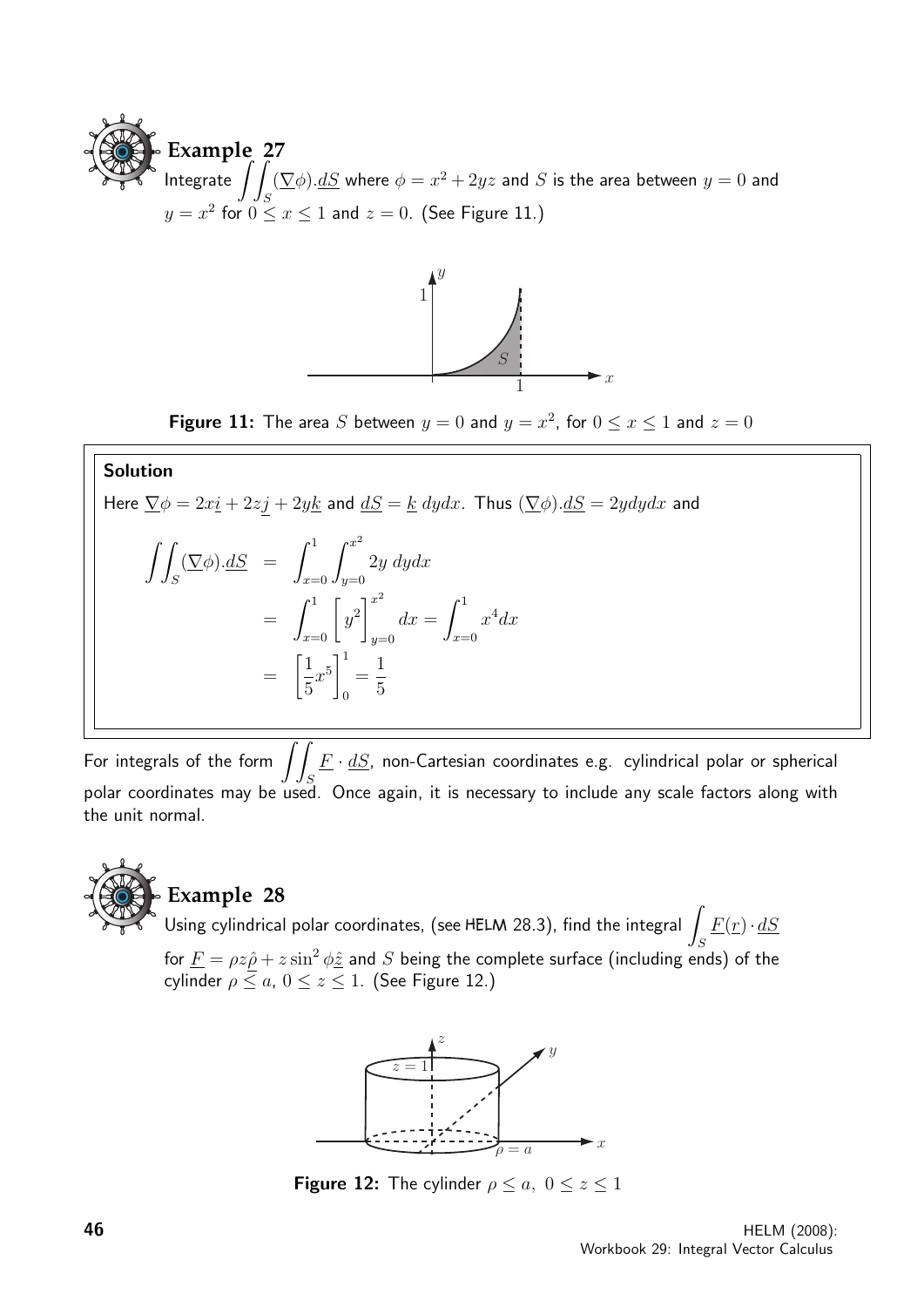

#### Solution

The integral  $\int \underline{F(r)} \cdot d\underline{S}$  must be evaluated separately for the curved surface and the ends.  $\frac{J_S}{S}$ For the curved surface,  $\underline{dS} = \hat{\rho}ad\phi dz$  (with the  $a$  coming from  $\rho$  the scale factor for  $\phi$  and the fact that  $\rho=a$  on the curved surface.) Thus,  $\underline{F}\cdot \underline{dS}=a^2z\ d\phi dz$  and

$$
\iint_{S} \underline{F}(\underline{r}) \cdot \underline{dS} = \int_{z=0}^{1} \int_{\phi=0}^{2\pi} a^{2} z \, d\phi dz
$$

$$
= 2\pi a^{2} \int_{z=0}^{1} z \, dz = 2\pi a^{2} \left[ \frac{1}{2} z^{2} \right]_{0}^{1} = \pi a^{2}
$$

On the bottom surface,  $z = 0$  so  $\underline{F} = \underline{0}$  and the contribution to the integral is zero. On the top surface,  $z = 1$  and  $dS = \hat{z}_P d\rho d\phi$  and  $\underline{F} \cdot dS = \rho z \sin^2 \phi d\phi d\rho = \rho \sin^2 \phi d\phi d\rho$  and

$$
\iint_{S} \underline{F}(\underline{r}) \cdot \underline{dS} = \int_{\rho=0}^{a} \int_{\phi=0}^{2\pi} \rho \sin^{2} \phi \, d\phi d\rho
$$

$$
= \pi \int_{\rho=0}^{a} \rho \, d\rho = \frac{1}{2} \pi a^{2}
$$
  
So 
$$
\iint_{S} \underline{F}(\underline{r}) \cdot \underline{dS} = \pi a^{2} + \frac{1}{2} \pi a^{2} = \frac{3}{2} \pi a^{2}
$$



#### **The current continuity equation**

#### Introduction

When an electric current flows at a constant rate through a conductor, then the current continuity equation states that

$$
\oint_S \underline{J} \cdot \underline{dS} = 0
$$

where  $J$  is the current density (or current flow per unit area) and  $S$  is a closed surface. The equation is an expression of the fact that, under these conditions, the current flow into a closed volume equals the flow out.

#### Problem in words

A person is standing nearby when lightning strikes the ground. Find the potential difference between the feet of that person.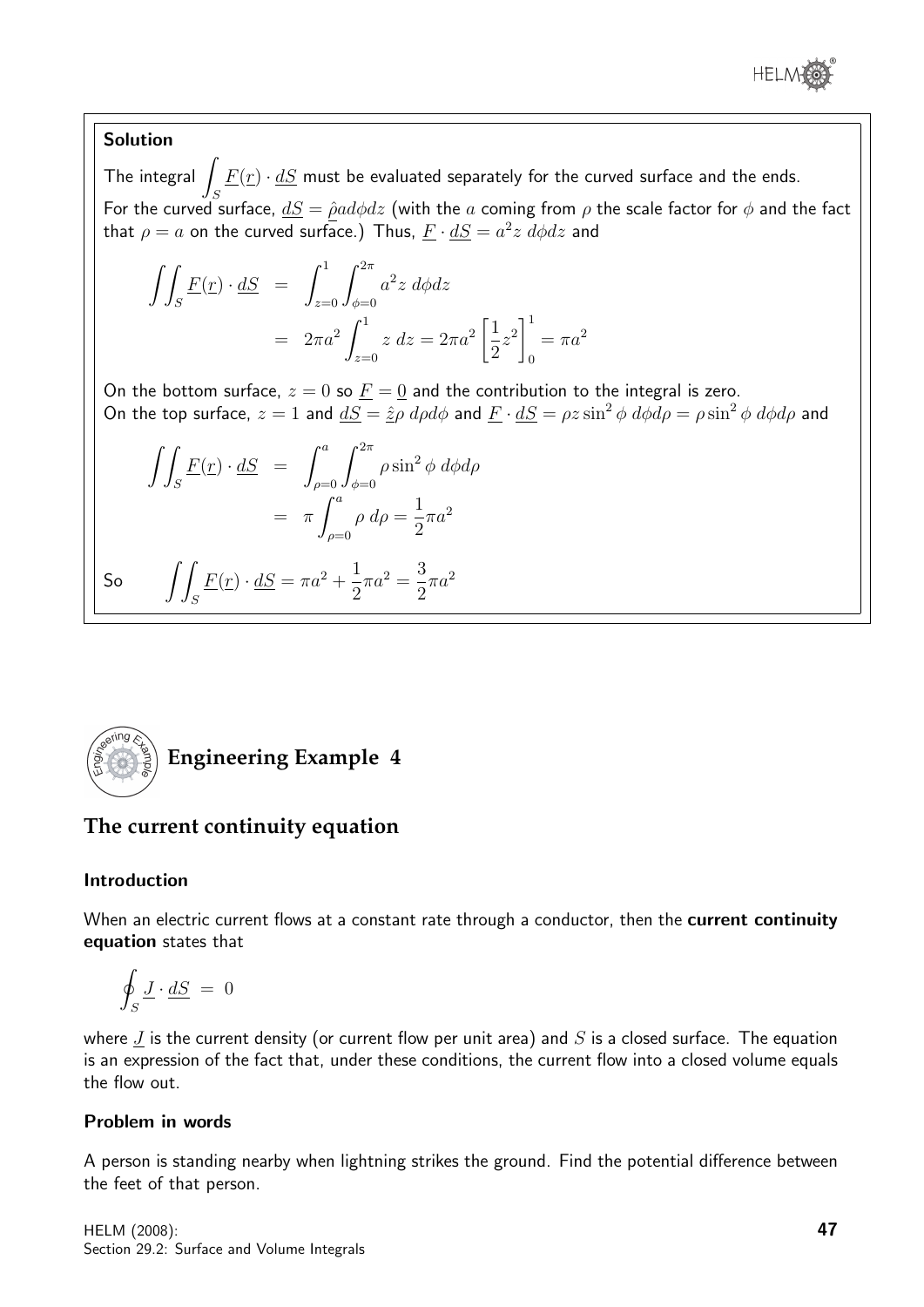

Figure 13: Lightning: a current dissipating into the ground

#### Mathematical statement of problem

The current from the lightning dissipates radially (see Fig 13).

- (a) Find a relationship between the current I and current density  $J$  at a distance  $r$  from the strike by integrating the current density over the hemisphere  $I=\overline{I}$ S  $\underline{J}\cdot\underline{dS}$
- (b) Find the field  $\underline{E}$  from the equation  $E=$  $\rho$ l  $2\pi^2r$ where  $E = |\underline{E}|$  and I is the current.
- (c) Find  $V$  from the integral  $\,\,\int^{R_2}\,$  $R_1$  $\underline{E} \cdot \underline{dr}$

#### Mathematical analysis

Imagine a hemisphere of radius  $r$  level with the surface of the ground so that the point of lightning strike is at its centre. By symmetry, the pattern of current flow from the point of strike will be uniform radial lines, and the magnitude of  $J$  will be a constant, i.e. over the curved surface of the hemisphere  $\underline{J} = J\hat{r}$ .

Since the amount of current entering the hemisphere is  $I$ , then it follows that the current leaving must be the same i.e.

$$
I = \int_{S_c} \underline{J} \cdot \underline{dS}
$$
 (where  $S_c$  is the curved surface of the hemisphere)  
\n
$$
= \int_{S_c} (J\hat{\underline{r}}) \cdot (dS \hat{\underline{r}})
$$
\n
$$
= J \int_{S_c} dS
$$
\n
$$
= 2\pi r^2 J \quad [ = \text{surface area } (2\pi r^2) \times \text{flux } (J)]
$$

since the surface area of a sphere is  $4\pi r^2$ . Therefore

$$
J=\frac{I}{2\pi r^2}
$$

Note that if the current density  $J$  is uniformly radial over the curved surface, then so must be the electric field  $\underline{E}$ , i.e.  $\underline{E} = E\hat{r}$ . Using Ohm's law

$$
\underline{J} = \sigma \underline{E}
$$
 or  $E = \rho J$ 

where  $\sigma =$  conductivity =  $1/\rho$ .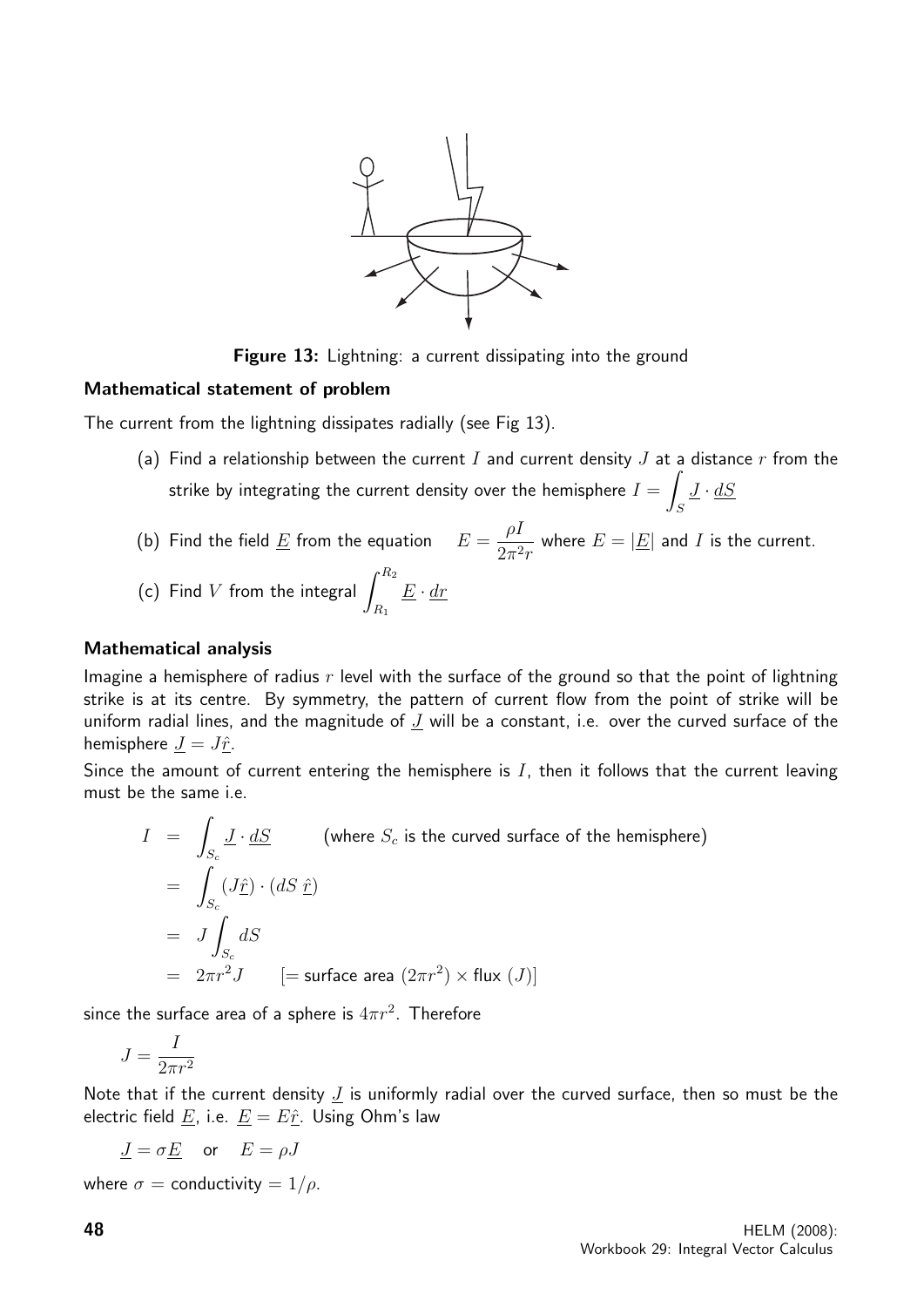® **HELM** 

Hence 
$$
E = \frac{\rho I}{2\pi r^2}
$$

The potential difference between two points at radii  $R_1$  and  $R_2$  from the lightning strike is found by integrating  $\underline{E}$  between them, so that

$$
V = \int_{R_1}^{R_2} \underline{E} \cdot \underline{dr}
$$
  
\n
$$
= \int_{R_1}^{R_2} E \, dr
$$
  
\n
$$
= \frac{\rho I}{2\pi} \int_{R_1}^{R_2} \frac{dr}{r^2}
$$
  
\n
$$
= \frac{\rho I}{2\pi} \left[ \frac{-1}{r} \right]_{R_1}^{R_2}
$$
  
\n
$$
= \frac{\rho I}{2\pi} \left( \frac{1}{R_1} - \frac{1}{R_2} \right) \qquad \left( = \frac{\rho I}{2\pi} \left( \frac{R_2 - R_1}{R_1 R_2} \right) \right)
$$

#### Interpretation

Suppose the lightning strength is a current  $I = 10,000$  A, that the person is 12 m away with feet 0.35 m apart, and that the resistivity of the ground is 80  $\Omega$  m. Clearly, the worst case (i.e. maximum voltage) would occur when the difference between  $R_1$  and  $R_2$  is greatest, i.e.  $R_1$ =12 m and  $R_2$ =12.35 m which would be the case if both feet were on the same radial line. The voltage produced between the person's feet under these circumstances is

$$
V = \frac{\rho I}{2\pi} \left[ \frac{1}{R_1} - \frac{1}{R_2} \right]
$$
  
=  $\frac{80 \times 10000}{2\pi} \left[ \frac{1}{12} - \frac{1}{12.35} \right]$   
  $\approx 300 \text{ V}$ 



For 
$$
\underline{F} = (x^2 + y^2)\underline{i} + (x^2 + z^2)\underline{j} + 2xz\underline{k}
$$
 and *S* the square bounded by  $(1, 0, 1)$ ,  $(1, 0, -1)$ ,  $(-1, 0, -1)$  and  $(-1, 0, 1)$  find the integral  $\int_S \underline{F} \cdot d\underline{S}$ 

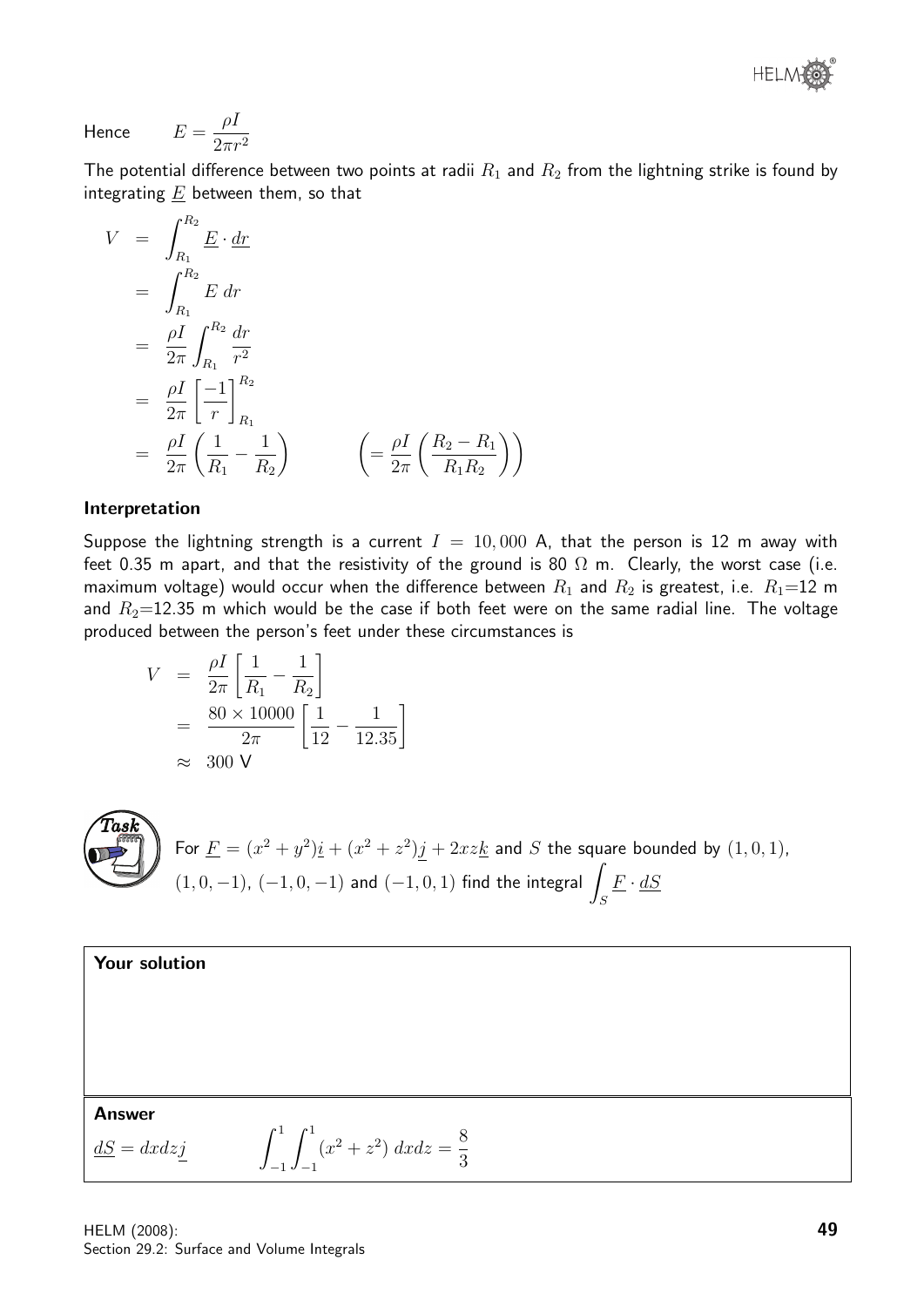

For  $\underline{F} = (x^2 + y^2)\underline{i} + (x^2 + z^2)\underline{j} + 2xz\underline{k}$  and S being the rectangle bounded by  $(1, 0, 1)$ ,  $(1, 0, -1)$ ,  $(-1, 0, -1)$  and  $(-1, 0, 1)$  (i.e. the same  $\underline{F}$  and  $S$  as in the previous Task), find the integral  $\overline{\phantom{a}}$ S  $\underline{F}\times \underline{dS}$ 

| Your solution                                                                                                                                                               |
|-----------------------------------------------------------------------------------------------------------------------------------------------------------------------------|
|                                                                                                                                                                             |
|                                                                                                                                                                             |
|                                                                                                                                                                             |
|                                                                                                                                                                             |
| <b>Answer</b><br>$\left[\right.\left\{\int_{-1}^{1}\int_{-1}^{1}(-2xz)\underline{i}+\int_{-1}^{1}\int_{-1}^{1}(x^2+0)\underline{k}\right\}dx dz = \frac{4}{3}\underline{k}$ |

#### **Exercises**

- 1. Evaluate the integral  $\int$ S  $\nabla \phi \cdot dS$  for  $\phi = x^2 z \sin y$  and  $S$  being the rectangle bounded by  $(0, 0, 0)$ ,  $(1, 0, 1)$ ,  $(1, \pi, 1)$  and  $(0, \pi, 0)$ .
- 2. Evaluate the integral  $\int$ S  $(\nabla \times F) \times dS$  where  $F = xe^{y}i + ze^{y}j$  and S represents the unit square  $0\leq x\leq 1,\,0\leq y\leq 1.$
- 3. Using spherical polar coordinates  $(r, \theta, \phi)$ , evaluate the integral  $\int \bm{Z}$ S  $\underline{F}\!\cdot\!\underline{dS}$  where  $\underline{F}=r\cos\theta \hat{\underline{r}}$ and S is the curved surface of the top half of the sphere  $r = a$ .

Answers 1.  $-\frac{2}{3}$ 3 , 2.  $(e-1)j$ , 3.  $\pi a^3$ 

### **2. Volume integrals involving vectors**

Integrating a scalar function of a vector over a volume involves essentially the same procedure as in HELM 27.3. In 3D cartesian coordinates the volume element  $dV$  is  $dxdydz$ . The scalar function may be the divergence of a vector function.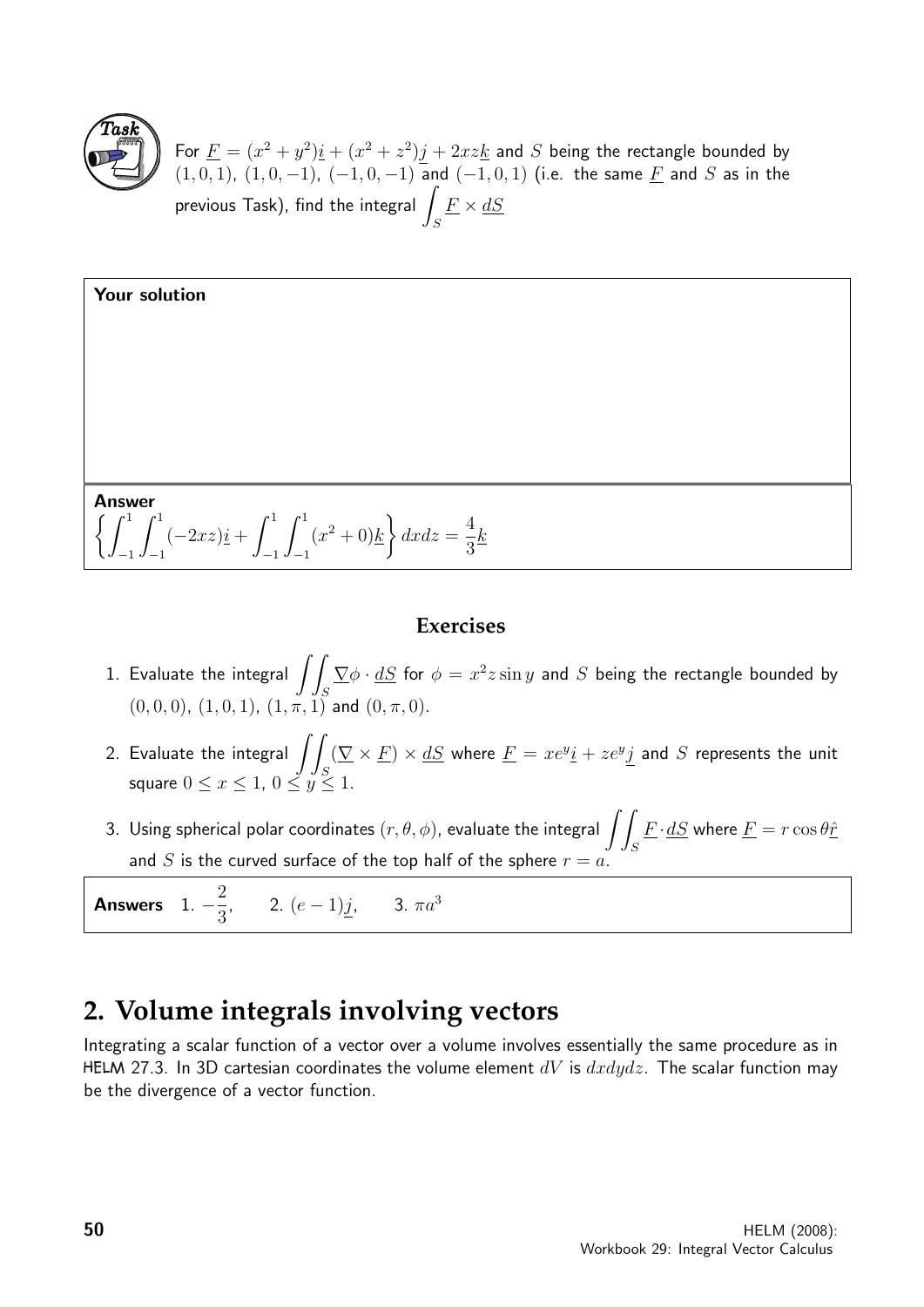

## **Example 29**

Integrate  $\nabla \cdot \underline{F}$  over the unit cube  $0 \le x \le 1$ ,  $0 \le y \le 1$ ,  $0 \le z \le 1$  where  $\underline{F}$  is the vector function  $x^2 y \underline{i} + (x - z) \underline{j} + 2xz^2 \underline{k}$ .

Solution  
\n
$$
\nabla \cdot \underline{F} = \frac{\partial}{\partial x}(x^2y) + \frac{\partial}{\partial y}(x-z) + \frac{\partial}{\partial z}(2xz^2) = 2xy + 4xz
$$
\nThe integral is  
\n
$$
\int_{x=0}^1 \int_{y=0}^1 \int_{z=0}^1 (2xy + 4xz) dz dy dx = \int_{x=0}^1 \int_{y=0}^1 \left[ 2xyz + 2xz^2 \right]_0^1 dy dx
$$
\n
$$
= \int_{x=0}^1 \int_{y=0}^1 (2xy + 2x) dy dx = \int_{x=0}^1 \left[ xy^2 + 2xy \right]_0^1 dx
$$
\n
$$
= \int_{x=0}^1 3xdx = \left[ \frac{3}{2}x^2 \right]_0^1 = \frac{3}{2}
$$



The volume integral of a scalar function (including the divergence of a vector) is a scalar.



```
Using spherical polar coordinates (r, \theta, \phi) and the vector field \underline{F} = r^2 \, \hat{\underline{r}} + r^2 \sin \theta \, \hat{\underline{\theta}} ,evaluate the integral \int \int \intV
                                                    \underline{\nabla} \cdot \underline{F} \ dV over the sphere given by 0 \leq r \leq a.
```

| Your solution                                                                                                                                                                              |
|--------------------------------------------------------------------------------------------------------------------------------------------------------------------------------------------|
|                                                                                                                                                                                            |
|                                                                                                                                                                                            |
|                                                                                                                                                                                            |
|                                                                                                                                                                                            |
|                                                                                                                                                                                            |
|                                                                                                                                                                                            |
|                                                                                                                                                                                            |
| Answer                                                                                                                                                                                     |
| $\sum \cdot \underline{F} = 4r + 2r \cos \theta, \qquad \int_{\pi=0}^{a} \int_{\phi=0}^{\pi} \int_{\phi=0}^{2\pi} \{ (4r + 2r \cos \theta) r^2 \sin \theta \} d\phi d\theta dr = 4\pi a^4$ |
| The $r^2 \sin \theta$ term comes from the Jacobian for the transformation from spherical to cartesian coor-                                                                                |
| dinates (see HELM 27.4 and HELM 28.3).                                                                                                                                                     |
|                                                                                                                                                                                            |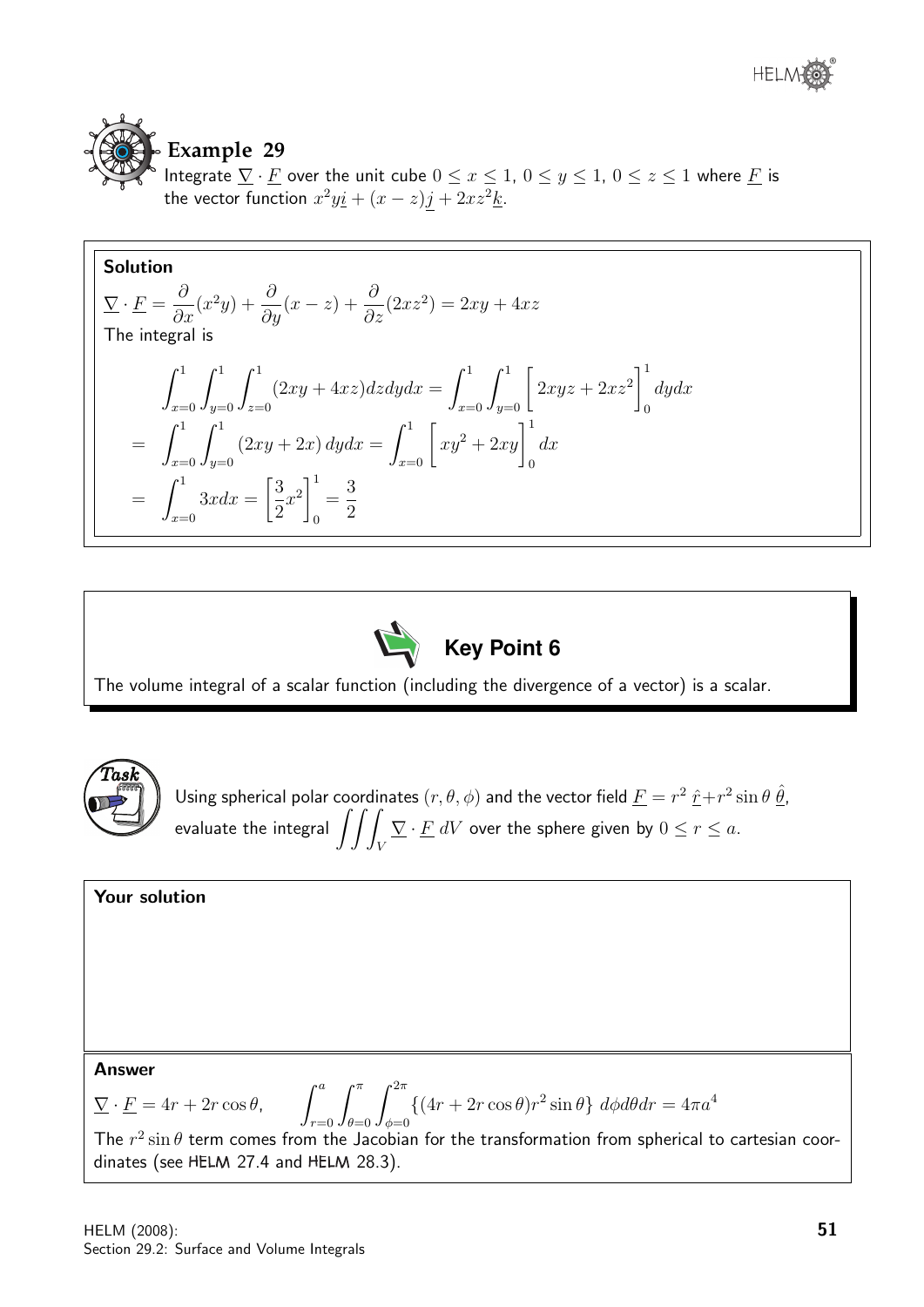#### **Exercises**

- 1. Evaluate  $\int \int$ V  $\nabla \cdot \underline{F} dV$  when  $\underline{F}$  is the vector field  $yz\underline{i}+xy\overline{j}$  and  $V$  is the unit cube  $0 \leq x \leq 1, 0 \leq y \leq 1, 0 \leq z \leq 1$
- 2. For the vector field  $\underline{F}=(x^2y+\sin z)\underline{i}+(xy^2+e^z)j+(z^2+x^y)\underline{k}$ , find the integral  $\int\int\int\overline{D}$ V  $\nabla \cdot \underline{F} dV$ where V is the volume inside the tetrahedron bounded by  $x = 0$ ,  $y = 0$ ,  $z = 0$  and  $x+y+z=1$ .

Answers 1.  $\nabla \cdot \underline{F} = x$ ,  $\frac{1}{2}$ 2 2. 7 60

Integrating a vector function over a volume integral is similar, but less common. Care should be taken with the various components. It may help to think in terms of a separate volume integral for each component. The vector function may be of the form  $\nabla f$  or  $\nabla \times F$ .





**Figure 14:** The prism bounded by  $0 \le x \le 1$ ,  $0 \le y \le 2$ ,  $0 \le z \le (1 - x)$ 

#### Solution

The integral is

$$
\int_{x=0}^{1} \int_{y=0}^{2} \int_{z=0}^{1-x} (x^2 \underline{i} + 2 \underline{j}) dz dy dx = \int_{x=0}^{1} \int_{y=0}^{2} \left[ x^2 z \underline{i} + 2 z \underline{j} \right]_{z=0}^{1-x} dy dx
$$
  
\n
$$
= \int_{x=0}^{1} \int_{y=0}^{2} \left\{ x^2 (1-x) \underline{i} + 2(1-x) \underline{j} \right\} dy dx = \int_{x=0}^{1} \int_{y=0}^{2} \left\{ (x^2 - x^3) \underline{i} + (2 - 2x) \underline{j} \right\} dy dx
$$
  
\n
$$
= \int_{x=0}^{1} \left\{ (2x^2 - 2x^3) \underline{i} + (4 - 4x) \underline{j} \right\} dx = \left[ \left( \frac{2}{3}x^3 - \frac{1}{2}x^4 \right) \underline{i} + (4x - 2x^2) \underline{j} \right]_{0}^{1}
$$
  
\n
$$
= \frac{1}{6} \underline{i} + 2 \underline{j}
$$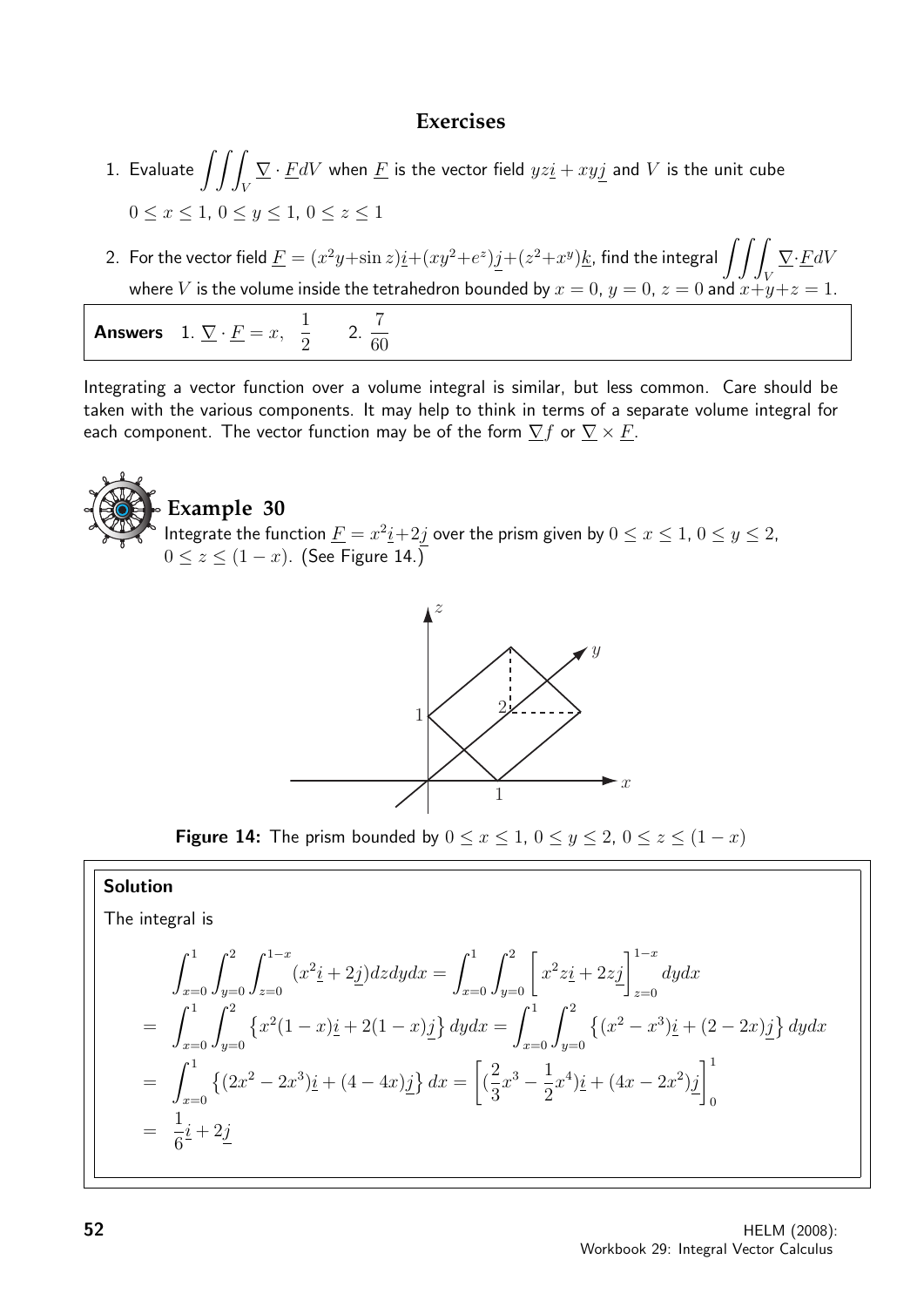



Solution  
\n
$$
\nabla \times \underline{F} = \begin{vmatrix}\ni & j & k \\
\frac{\partial}{\partial x} & \frac{\partial}{\partial y} & \frac{\partial}{\partial z} \\
x^2 y & y^2 & 0\n\end{vmatrix} = -x^2 \underline{k}
$$
\n
$$
\int \int \int_V (\nabla \times \underline{F})dV = \int_{x=-1}^{1} \int_{y=-1}^{1} \int_{z=0}^{x+y+2} (-x^2) \underline{k} dz dy dx
$$
\n
$$
= \int_{x=-1}^{1} \int_{y=-1}^{1} [(-x^2) \underline{k}]_{z=0}^{x+y+2} dy dx
$$
\n
$$
= \int_{x=-1}^{1} \int_{y=-1}^{1} [-x^3 - x^2y - 2x^2] dy dx \underline{k}
$$
\n
$$
= \int_{x=-1}^{1} [-x^3y - \frac{1}{2}x^2y^2 - 2x^2y]_{y=-1}^{1} dx \underline{k}
$$
\n
$$
= \int_{x=-1}^{1} (-2x^3 - 0 - 4x^2) dx \underline{k} = \left[ -\frac{1}{2}x^4 - \frac{4}{3}x^3 \right]_{-1}^{1} \underline{k} = -\frac{8}{3} \underline{k}
$$
\n
$$
= \int_{x=-1}^{1} (-2x^3 - 0 - 4x^2) dx \underline{k} = \left[ -\frac{1}{2}x^4 - \frac{4}{3}x^3 \right]_{-1}^{1} \underline{k} = -\frac{8}{3} \underline{k}
$$
\n
$$
= \int_{x=-1}^{1} (1,1,0)
$$
\n
$$
= \int_{x=-1}^{1} \int_{y=-1}^{1} (1,1,0)
$$
\nFigure 15: The plane defined by  $z = x + y + z$ , for  $z > 0$ ,  $-1 \le x \le 1$ ,  $-1 \le y \le 1$